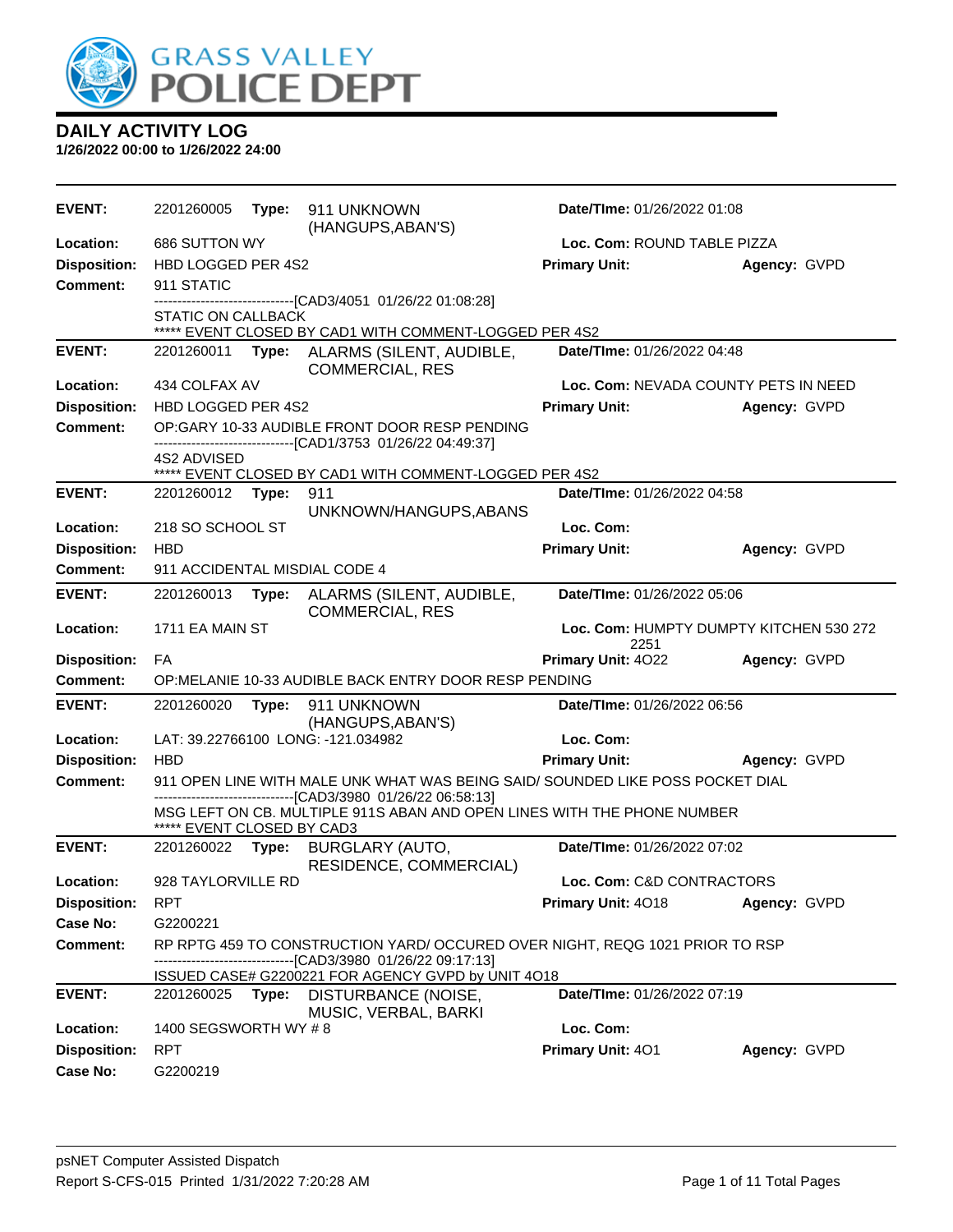

| <b>Comment:</b>            | 911 RPT'G HER DAUGHTER AND BOYFRIEND HAVE BEEN FIGHTING ALL NIGHT. WHEN RP TRIED TO STOP<br>THEM THE DAUGHTER PULLED RP'S HAIR<br>--------------------------------[CAD1/4056_01/26/22_07:20:14]                                                                                                                                                                                                                                 |                                                            |              |  |  |
|----------------------------|---------------------------------------------------------------------------------------------------------------------------------------------------------------------------------------------------------------------------------------------------------------------------------------------------------------------------------------------------------------------------------------------------------------------------------|------------------------------------------------------------|--------------|--|--|
|                            | RP IS STANDING OUTSIDE                                                                                                                                                                                                                                                                                                                                                                                                          |                                                            |              |  |  |
|                            | -------------------------------[CAD3/3980 01/26/22 07:47:08]<br>ISSUED CASE# G2200219 FOR AGENCY GVPD by UNIT 4O1                                                                                                                                                                                                                                                                                                               |                                                            |              |  |  |
| <b>EVENT:</b><br>Location: | 2201260028 Type: WELFARE CHECK<br>133 S AUBURN ST                                                                                                                                                                                                                                                                                                                                                                               | <b>Date/TIme: 01/26/2022 07:24</b><br>Loc. Com: 76 STATION |              |  |  |
| <b>Disposition:</b>        | <b>CBC NEG 5150</b>                                                                                                                                                                                                                                                                                                                                                                                                             | Primary Unit: 4018                                         | Agency: GVPD |  |  |
| <b>Comment:</b>            | BUSINESS LINE/ RPTG HE GAVE AN EMPLOYEE 260 DOLLARS TO CALL HIM AN AMBULANCE AND THEY<br>NEVER DID. RP ALSO MAKING STATEMENTS ABOUT USING A COPS GUN TO 1146, HOWEVER STATING HE<br>DOES NOT HAVE ANY FIREARMS. RP IS IN A BLK CAMERY AT PUMP #4.<br>-------------------------------[CAD3/3980 01/26/22 07:26:13]<br>4S5 ADVISED TO REVIEW                                                                                      |                                                            |              |  |  |
| <b>EVENT:</b>              | 2201260030 Type: ATTEMPT TO CONTACT                                                                                                                                                                                                                                                                                                                                                                                             | Date/TIme: 01/26/2022 07:34                                |              |  |  |
| Location:                  | NEVADA CITY HY/WE OLYMPIA DR                                                                                                                                                                                                                                                                                                                                                                                                    | Loc. Com: EBO                                              |              |  |  |
| <b>Disposition:</b>        | RPT VEH CAN BE REMOVED                                                                                                                                                                                                                                                                                                                                                                                                          | Primary Unit: 4S1                                          | Agency: GVPD |  |  |
| Case No:                   | G2200220                                                                                                                                                                                                                                                                                                                                                                                                                        |                                                            |              |  |  |
| <b>Comment:</b>            | --------------------------------[CAD3/3980 01/26/22 07:36:11]<br>EVENT LOCATION CHANGED FROM NEVADA CITY HY/OLYMPIA<br>-------------------------------[SUPV01/3675 01/26/22 07:49:34]<br>CONFIRMED W/ CHICO VEH WAS TAKEN DURING A 459PC<br>---------------------------------[CAD3/3980 01/26/22 07:59:45]<br>ISSUED CASE# G2200220 FOR AGENCY GVPD by UNIT 4S1<br>-------------------------------[CAD2/4056 01/26/22 08:01:10] |                                                            |              |  |  |
|                            | TOW ASSIGNED-GOLD COUNTRY TOW, 1025 IDAHO MARYLAND DR, GRASS VALLEY, 5309555653,                                                                                                                                                                                                                                                                                                                                                |                                                            |              |  |  |
|                            | -------------------------------[CAD2/4056 01/26/22 08:01:22]                                                                                                                                                                                                                                                                                                                                                                    |                                                            |              |  |  |
|                            | 10-39 GOLD COUNTRY ENRT<br>-------------------------------[CAD3/3980 01/26/22 08:16:29]                                                                                                                                                                                                                                                                                                                                         |                                                            |              |  |  |
|                            | BOTH PLATES ACCOUNTED FOR, IGNITION IS DAMAGED, POSS IN AN ACCIDENT                                                                                                                                                                                                                                                                                                                                                             |                                                            |              |  |  |
| <b>EVENT:</b>              | 2201260031 Type: PROPERTY LOST OR FOUND                                                                                                                                                                                                                                                                                                                                                                                         | <b>Date/Time: 01/26/2022 07:40</b>                         |              |  |  |
| Location:                  | 133 S AUBURN ST                                                                                                                                                                                                                                                                                                                                                                                                                 | Loc. Com: CIRCLE K                                         |              |  |  |
| <b>Disposition:</b>        | <b>RPT FOUND PROP</b>                                                                                                                                                                                                                                                                                                                                                                                                           | Primary Unit: 4017                                         | Agency: GVPD |  |  |
| <b>Case No:</b>            | G2200218                                                                                                                                                                                                                                                                                                                                                                                                                        |                                                            |              |  |  |
| Comment:                   | -------------------------------[CAD3/3980 01/26/22 07:40:30]<br>ISSUED CASE# G2200218 FOR AGENCY GVPD by UNIT 4O17<br>-------------------------------[CAD3/3980_01/26/22 07:41:25]<br>EVENT LOCATION CHANGED FROM 133 S AUBURN                                                                                                                                                                                                  |                                                            |              |  |  |
| <b>EVENT:</b>              | Type: ALARMS (SILENT, AUDIBLE,<br>2201260033<br><b>COMMERCIAL, RES</b>                                                                                                                                                                                                                                                                                                                                                          | Date/TIme: 01/26/2022 07:51                                |              |  |  |
| Location:                  | 140 PARK AV                                                                                                                                                                                                                                                                                                                                                                                                                     | Loc. Com: SILVER SPRINGS SCHOOL                            |              |  |  |
| <b>Disposition:</b>        | CBC                                                                                                                                                                                                                                                                                                                                                                                                                             | Primary Unit: 401                                          | Agency: GVPD |  |  |
| <b>Comment:</b>            | EMPLOYEE RPT'G SHE SET OF THE 10-33, EVERYTHING IS C4 SHE IS TRYING TO LOCATE PROPER CODE                                                                                                                                                                                                                                                                                                                                       |                                                            |              |  |  |
| <b>EVENT:</b><br>Location: | <b>FOLLOWUP</b><br>2201260036<br>Type:<br>400 BLK CHAPEL                                                                                                                                                                                                                                                                                                                                                                        | Date/TIme: 01/26/2022 08:05<br>Loc. Com:                   |              |  |  |
| <b>Disposition:</b>        | <b>CBC</b>                                                                                                                                                                                                                                                                                                                                                                                                                      | Primary Unit: 4S5                                          | Agency: GVPD |  |  |
| <b>Comment:</b>            | RP REQ 10-21 REF G2200199                                                                                                                                                                                                                                                                                                                                                                                                       |                                                            |              |  |  |
| <b>EVENT:</b><br>Location: | 2201260039<br>Type:<br><b>FOLLOWUP</b><br>112 NEVADA CITY HY                                                                                                                                                                                                                                                                                                                                                                    | Date/TIme: 01/26/2022 08:25<br>Loc. Com: EARL JAMESON      |              |  |  |
| <b>Disposition:</b>        | <b>CBC</b>                                                                                                                                                                                                                                                                                                                                                                                                                      | Primary Unit: 2025                                         | Agency: GVPD |  |  |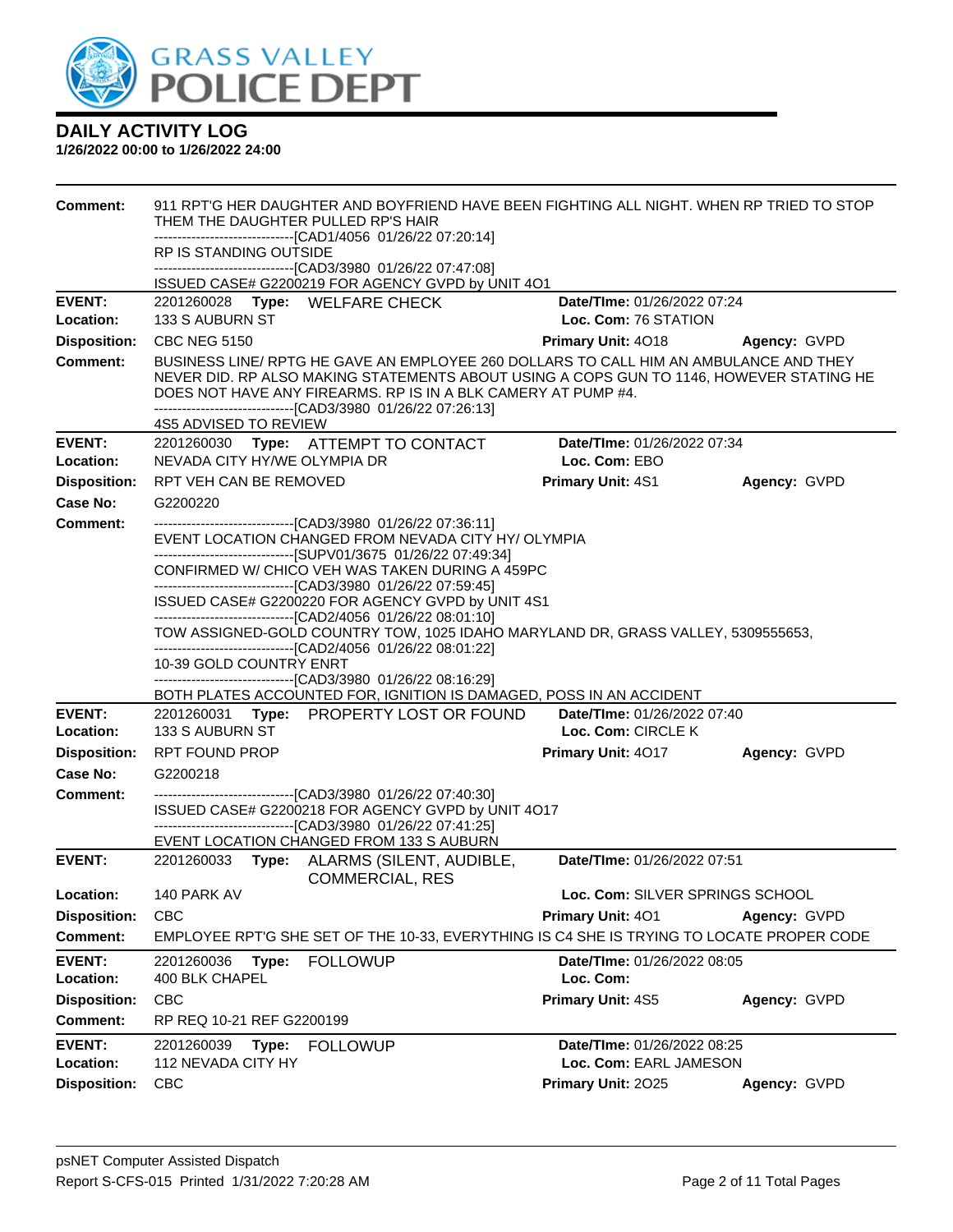

**1/26/2022 00:00 to 1/26/2022 24:00**

| Comment:                         | REQ 10-21                   | RP CALLING ON BEHALF OF A JUV WHO PREVIOUSLY RPTD SEXUAL ASSAULT.                                                                                                              |                                                   |              |
|----------------------------------|-----------------------------|--------------------------------------------------------------------------------------------------------------------------------------------------------------------------------|---------------------------------------------------|--------------|
|                                  |                             | ------------------------------[CAD2/4056_01/26/22_08:27:14]<br>DISPATCH UTL ANY CALLS INVOLVING THE J                                                                          |                                                   |              |
|                                  |                             | -------------------------[CAD3/3980 01/26/22 08:42:30]                                                                                                                         |                                                   |              |
|                                  | PER 2025/ GRASS VALLEY CASE |                                                                                                                                                                                |                                                   |              |
| <b>EVENT:</b><br>Location:       | 133 S AUBURN ST             | 2201260044 Type: WELFARE CHECK                                                                                                                                                 | Date/TIme: 01/26/2022 08:58<br>Loc. Com: CIRCLE K |              |
| <b>Disposition:</b>              | CBC                         |                                                                                                                                                                                | Primary Unit: 401                                 | Agency: GVPD |
| <b>Comment:</b>                  |                             | RP REQ CHK ON XRAY SITTING BY THE AIR PUMPS SCREAMING AT PEOPLE<br>WFA BLN HAIR, PURPLE JACKET AND DRESS                                                                       |                                                   |              |
| <b>EVENT:</b>                    | 2201260045 Type:            | DISTURBANCE (NOISE,<br>MUSIC, VERBAL, BARKI                                                                                                                                    | Date/TIme: 01/26/2022 09:06                       |              |
| Location:                        | 228 SUTTON WY #111C         |                                                                                                                                                                                | Loc. Com: OAK RIDGE APARTMENTS                    |              |
| <b>Disposition:</b>              | <b>CBC</b>                  |                                                                                                                                                                                | <b>Primary Unit: 401</b>                          | Agency: GVPD |
| <b>Comment:</b>                  |                             | CHP XFER/ LANGUAGE BARRIER, RP RPTNG NEIGHBOR DISPUTE AND REQ CTC.<br>-------------------------[CAD3/3980_01/26/22_09:08:11]                                                   |                                                   |              |
|                                  | 4S5 ADVISED                 | -------------------------------[CAD2/4056 01/26/22 09:12:31]                                                                                                                   |                                                   |              |
|                                  |                             | EVENT LOCATION CHANGED FROM 228 SUTTON WY 210 GV                                                                                                                               |                                                   |              |
|                                  |                             | -------------------------------[CAD2/4056 01/26/22 09:13:07]                                                                                                                   |                                                   |              |
|                                  | DUE TO LANGUAGE BARRIER     | ADD 911 FROM RP WITH UPDATED APT NUMBER. RPT'S HIS ROOMATE PUNCHED HIS BEDROOM DOOR. NFI                                                                                       |                                                   |              |
| <b>EVENT:</b>                    |                             | 2201260059 Type: SUSPICIOUS CIRCUMSTANCE<br>(VEHICLE, PERSON                                                                                                                   | Date/TIme: 01/26/2022 10:01                       |              |
| Location:                        | 218 SO SCHOOL ST            |                                                                                                                                                                                | Loc. Com:                                         |              |
| <b>Disposition:</b>              | <b>CBC</b>                  |                                                                                                                                                                                | <b>Primary Unit: 401</b>                          | Agency: GVPD |
| <b>Comment:</b>                  | DROPPED BEFORE OBTAINING 21 | RP REQ PD FOR AN UNK OBJECT MOVING BEHIND THE DRIVERS SEAT OF HIS BLU GMC SIERRA, CALL                                                                                         |                                                   |              |
| <b>EVENT:</b>                    |                             | 2201260064 Type: ABANDONED VEHICLES                                                                                                                                            | Date/TIme: 01/26/2022 10:12                       |              |
| Location:                        | HARRIS ST/EUREKA ST         |                                                                                                                                                                                | Loc. Com:                                         |              |
| <b>Disposition:</b>              | CBC TWO VEHS TAGGED         |                                                                                                                                                                                |                                                   |              |
|                                  |                             |                                                                                                                                                                                | Primary Unit: 401                                 | Agency: GVPD |
| <b>Comment:</b>                  |                             | RP RPT'G MULTIPLE ABANDONED VEHS<br>BLU TOYT PK LP:58937H2, SIL SUV LP:7AHN197, MAR SEDAN UNK LP AND A BOAT                                                                    |                                                   |              |
| <b>EVENT:</b>                    |                             | 2201260066 Type: ANIMALS (ABUSE, LOOSE,                                                                                                                                        | Date/TIme: 01/26/2022 10:23                       |              |
|                                  |                             | FOUND, INJURED)                                                                                                                                                                |                                                   |              |
| Location:                        | CONAWAY AV/SO AUBURN ST     |                                                                                                                                                                                | Loc. Com:                                         |              |
| <b>Disposition:</b>              | UTL                         |                                                                                                                                                                                | Primary Unit: 4018                                | Agency: GVPD |
| <b>Comment:</b><br><b>EVENT:</b> |                             | 2 LOOSE AGGRESIVE DOGS, ROT MIX AND CORGI PIT MIX<br>2201260067 Type: WELFARE CHECK                                                                                            | Date/TIme: 01/26/2022 10:26                       |              |
| Location:                        | 409 HENDERSON ST #1         |                                                                                                                                                                                | Loc. Com:                                         |              |
| <b>Disposition:</b>              | CBC SHE IS C4               |                                                                                                                                                                                | Primary Unit: 4018                                | Agency: GVPD |
| <b>Comment:</b>                  | CALLS                       | LANDLORD REQ CHK ON TENANT, MULTIPLE OTHER TENANTS ARE RPT'G ODD BEHAVIOR TO THE RP.<br>CURRENTLY HAS A CAR RUNNING IFO HER UNIT FOR 2 HOURS AND IS NOT RESPONDING TO TEXTS OR |                                                   |              |
| <b>EVENT:</b>                    | 2201260087<br>Type:         | <b>TRAFFIC ACCIDENT</b>                                                                                                                                                        | Date/TIme: 01/26/2022 11:23                       |              |
| Location:                        | 110 SPRINGHILL DR           |                                                                                                                                                                                | Loc. Com:                                         |              |
| <b>Disposition:</b>              | <b>CBC PENDING CB</b>       |                                                                                                                                                                                | Primary Unit: 4018                                | Agency: GVPD |
| <b>Comment:</b>                  | RP REQ 10-21                | RP RPT'G 20002 OCCURED BETWEEN 0700 YESTERDAY AND TODAY<br>RP'S VEH IS A BLU 2011 FORD FUSION LP:6RTD130                                                                       |                                                   |              |

psNET Computer Assisted Dispatch Report S-CFS-015 Printed 1/31/2022 7:20:28 AM Page 3 of 11 Total Pages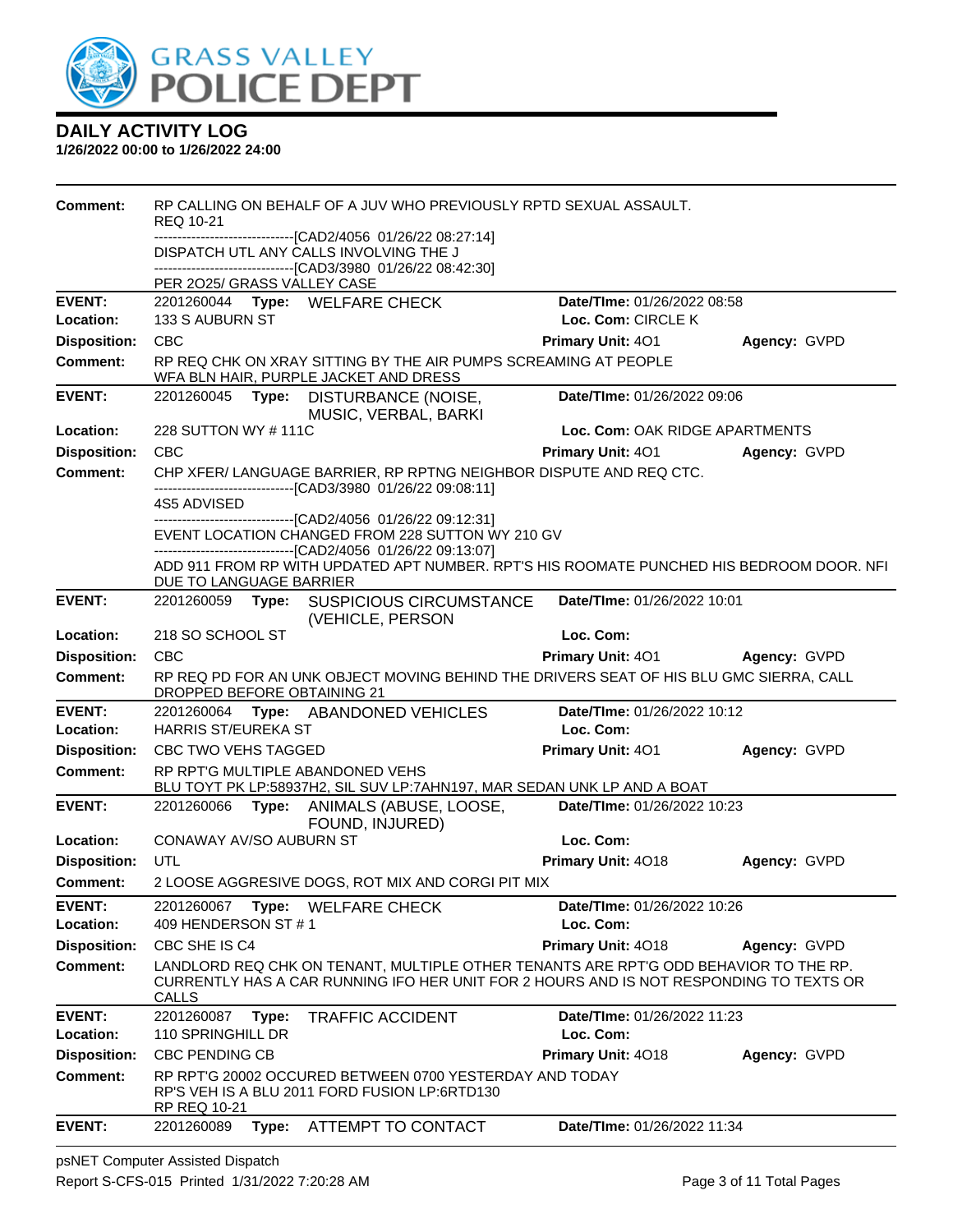

**1/26/2022 00:00 to 1/26/2022 24:00**

| <b>Disposition:</b>                    | UTL                                                      |       |                                                                                                                                                                    | <b>Primary Unit: 4S1</b>       | Agency: GVPD |
|----------------------------------------|----------------------------------------------------------|-------|--------------------------------------------------------------------------------------------------------------------------------------------------------------------|--------------------------------|--------------|
| <b>Comment:</b>                        |                                                          |       |                                                                                                                                                                    |                                |              |
| <b>EVENT:</b>                          | 2201260093                                               | Type: | <b>WELFARE CHECK</b>                                                                                                                                               | Date/TIme: 01/26/2022 11:57    |              |
| Location:                              | 840 E MAIN ST # E                                        |       |                                                                                                                                                                    | Loc. Com: LEFTYS TACO HOUSE    |              |
| <b>Disposition:</b>                    | CBC JUST RESTING                                         |       |                                                                                                                                                                    | <b>Primary Unit: 401</b>       | Agency: GVPD |
| <b>Comment:</b>                        |                                                          |       | 911 RPT'G OLDER MALE SITTING IN A BLK ACURA 2D POSS ASLEEP, REQ CHK                                                                                                |                                |              |
| <b>EVENT:</b>                          | 2201260096 Type:                                         |       | <b>FOLLOWUP</b>                                                                                                                                                    | Date/TIme: 01/26/2022 12:00    |              |
| Location:                              | 626 S AUBURN ST                                          |       |                                                                                                                                                                    | Loc. Com: RENTAL COTTAGES      |              |
| <b>Disposition:</b>                    | <b>CBC</b>                                               |       |                                                                                                                                                                    | <b>Primary Unit: 4S5</b>       | Agency: GVPD |
| <b>Comment:</b>                        |                                                          |       | RP REQ 10-21 REF A TICKET HE GOT                                                                                                                                   |                                |              |
| <b>EVENT:</b>                          | 2201260097                                               | Type: | ANIMALS (ABUSE, LOOSE,<br>FOUND, INJURED)                                                                                                                          | Date/TIme: 01/26/2022 12:05    |              |
| Location:                              | 227 HELEN DR                                             |       |                                                                                                                                                                    | Loc. Com:                      |              |
| <b>Disposition:</b>                    | <b>CBC</b>                                               |       |                                                                                                                                                                    | Primary Unit: 4018             | Agency: GVPD |
| <b>Comment:</b>                        |                                                          |       | RP REQ PICKUP OF FOUND HUSKY NAMED NALA                                                                                                                            |                                |              |
| <b>EVENT:</b>                          | 2201260099                                               | Type: | <b>WELFARE CHECK</b>                                                                                                                                               | Date/TIme: 01/26/2022 12:22    |              |
| Location:                              | 1477 REDWOOD DR                                          |       |                                                                                                                                                                    | Loc. Com:                      |              |
| <b>Disposition:</b>                    | CBC <sub>C4</sub>                                        |       |                                                                                                                                                                    | Primary Unit: 401              | Agency: GVPD |
| <b>Comment:</b>                        |                                                          |       | RP REQ CHK ON RESIDENT, CAN HEAR A 10-33 INSIDE AND RESIDENT IS NOT REPSONDING                                                                                     |                                |              |
| <b>EVENT:</b>                          | 2201260101                                               | Type: | 911 UNKNOWN<br>(HANGUPS, ABAN'S)                                                                                                                                   | Date/TIme: 01/26/2022 12:26    |              |
| Location:                              | 123 W MCKNIGHT WY                                        |       |                                                                                                                                                                    | Loc. Com: BIG 5 SPORTING GOODS |              |
| <b>Disposition:</b>                    | <b>HBD</b>                                               |       |                                                                                                                                                                    | <b>Primary Unit:</b>           | Agency: GVPD |
| <b>Comment:</b>                        | 911 ABANDON/C4 ON CALLBACK<br>***** EVENT CLOSED BY CAD2 |       |                                                                                                                                                                    |                                |              |
| <b>EVENT:</b>                          |                                                          |       | 2201260111 Type: FOLLOWUP                                                                                                                                          | Date/TIme: 01/26/2022 13:04    |              |
| Location:                              | <b>RYANSLN</b>                                           |       |                                                                                                                                                                    | Loc. Com:                      |              |
| <b>Disposition:</b>                    | ARA SUBJS BOOKED INTO WBCF                               |       |                                                                                                                                                                    | <b>Primary Unit: 4D7</b>       | Agency: GVPD |
| <b>Comment:</b>                        |                                                          |       | BOOKING 10-15'S FROM CASE G220223                                                                                                                                  |                                |              |
| <b>EVENT:</b>                          | 2201260113 Type:                                         |       | <b>FOOT PATROL</b>                                                                                                                                                 | Date/TIme: 01/26/2022 13:05    |              |
| Location:                              | <b>BERRIMAN RANCH</b><br><b>CBC</b>                      |       |                                                                                                                                                                    | Loc. Com:                      |              |
| <b>Disposition:</b><br><b>Comment:</b> |                                                          |       |                                                                                                                                                                    | Primary Unit: 4S5              | Agency: GVPD |
|                                        | ON FOOT IN WOODED AREA                                   |       | ------------------------------[CAD2/4056 01/26/22 13:10:33]                                                                                                        |                                |              |
|                                        |                                                          |       | EVENT LOCATION CHANGED FROM BERRYMAN RANCH                                                                                                                         |                                |              |
| <b>EVENT:</b>                          |                                                          |       | 2201260114 Type: TRESPASS                                                                                                                                          | Date/TIme: 01/26/2022 13:11    |              |
| Location:                              | 121 BANK ST                                              |       |                                                                                                                                                                    | Loc. Com: GOLD MINERS INN      |              |
| <b>Disposition:</b>                    | <b>CBC</b>                                               |       |                                                                                                                                                                    | <b>Primary Unit: 401</b>       | Agency: GVPD |
| <b>Comment:</b>                        |                                                          |       | EMPLOYEE RPTG SUBJ REFUSING FROM LEAVING THE FRONT OF THE BUILDING. DESC WMA 25-30 YRS<br>OLD, LSW ORG HOODIE. WHILE LL RP THINKS HE LEFT BUT STILL WANTS A CHECK. |                                |              |
| <b>EVENT:</b>                          | 2201260116 <b>Type:</b>                                  |       | DISTURBANCE (NOISE,<br>MUSIC, VERBAL, BARKI                                                                                                                        | Date/TIme: 01/26/2022 13:19    |              |
| Location:                              | 1400 SEGSWORTH WY #8                                     |       |                                                                                                                                                                    | Loc. Com:                      |              |
| <b>Disposition:</b>                    | CBC WILL SUPP CASE G2200219                              |       |                                                                                                                                                                    | Primary Unit: 4K6              | Agency: GVPD |
| <b>Comment:</b>                        |                                                          |       | RP RPT'G THE LISTED APT IS SHAKING POSS 415P<br>------------------------[CAD2/4056_01/26/22 13:36:51]                                                              |                                |              |
| <b>EVENT:</b>                          | 2201260118                                               |       | NEG ANSWER ON 21 TO RP FROM PREVIOUS CFS<br>Type: PROPERTY LOST OR FOUND                                                                                           | Date/TIme: 01/26/2022 13:22    |              |

psNET Computer Assisted Dispatch Report S-CFS-015 Printed 1/31/2022 7:20:28 AM Page 4 of 11 Total Pages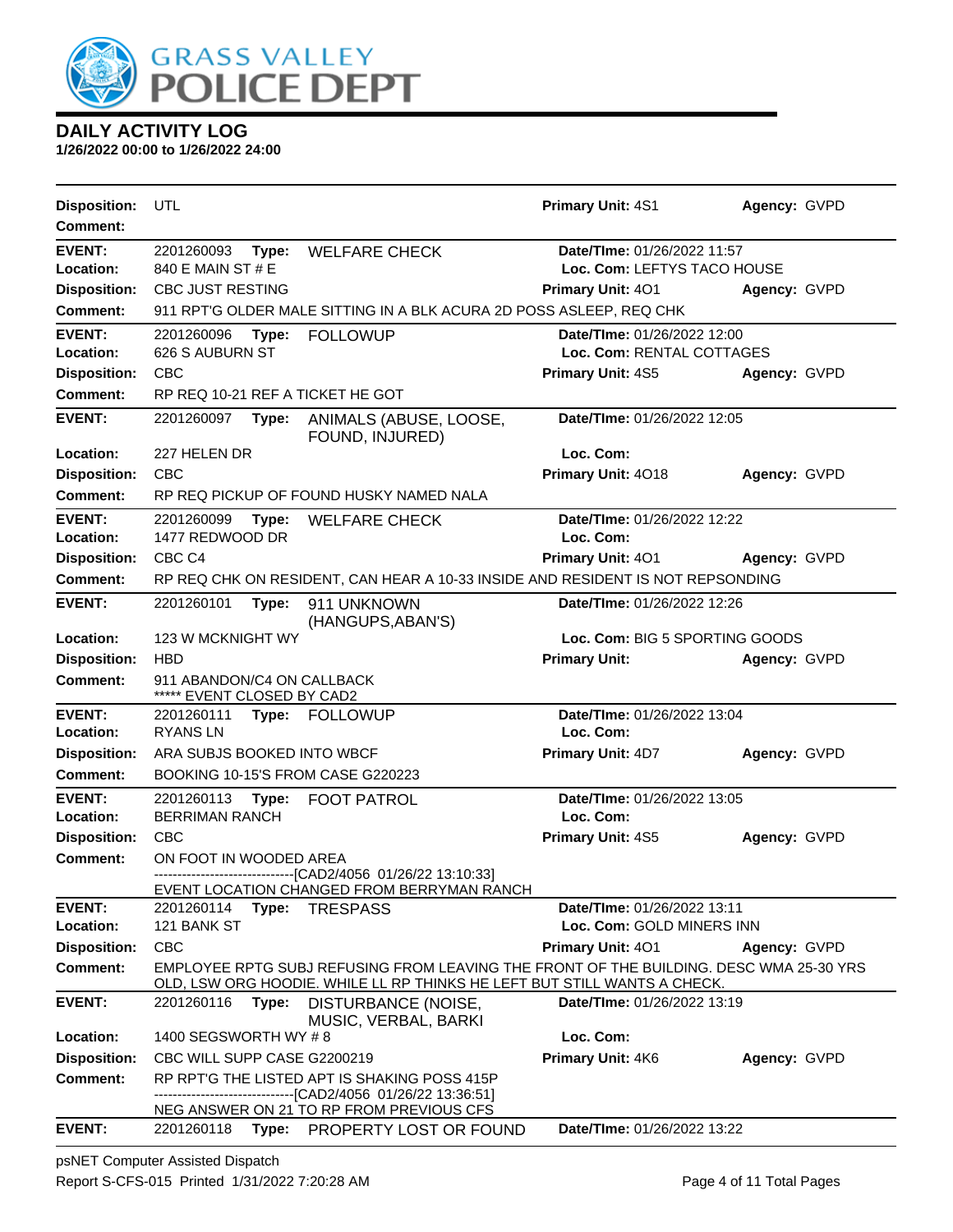

| Location:                  | 111 BANK ST                                                                                                                                                                          | Loc. Com: THE UPS STORE                                          |              |
|----------------------------|--------------------------------------------------------------------------------------------------------------------------------------------------------------------------------------|------------------------------------------------------------------|--------------|
| <b>Disposition:</b>        | <b>CBC</b>                                                                                                                                                                           | <b>Primary Unit: 4K6</b><br>Agency: GVPD                         |              |
| <b>Comment:</b>            | RP RPTG SHE LOST HER COVID AND SOCIAL SECURITY CARD LAST FRIDAY. REQG 1021 FOR RPT                                                                                                   |                                                                  |              |
| <b>EVENT:</b>              | 2201260120<br>Type:<br>THEFT (GRAND, PETTY, FROM<br><b>MERCHANT)</b>                                                                                                                 | Date/TIme: 01/26/2022 13:30                                      |              |
| Location:                  | 217 CATHERINE LN                                                                                                                                                                     | Loc. Com:                                                        |              |
| <b>Disposition:</b>        | <b>RPT</b>                                                                                                                                                                           | Primary Unit: 4021                                               | Agency: GVPD |
| <b>Case No:</b>            | G2200225                                                                                                                                                                             |                                                                  |              |
| <b>Comment:</b>            | RP RPT'G BEST BUY GEEK SQUAD DRAINED HIS VENMO ACCOUNT WHEN USING HIS PHONE FOR A<br>SERVICE.<br><b>REQ 10-21</b><br>-------------------------[CAD3/3980_01/26/22 13:58:20]          |                                                                  |              |
|                            | 4K6 TO HANDLE                                                                                                                                                                        |                                                                  |              |
|                            | -------------------------------[CAD2/4056 01/26/22 16:54:06]<br>ISSUED CASE# G2200225 FOR AGENCY GVPD by UNIT 4O21                                                                   |                                                                  |              |
| <b>EVENT:</b>              | 2201260126<br>Type: FIRE                                                                                                                                                             | Date/TIme: 01/26/2022 13:52                                      |              |
| Location:                  | <b>DORSEY</b>                                                                                                                                                                        | Loc. Com: ACF SPRINGHILL IN THE EMPTY LOT                        |              |
| <b>Disposition:</b>        | UTL                                                                                                                                                                                  | <b>Primary Unit: 4017</b>                                        | Agency: GVPD |
| Comment:                   | 911 SMOKE SEEN TRANSFER TO CALFIRE                                                                                                                                                   |                                                                  |              |
| <b>EVENT:</b><br>Location: | 2201260128<br>Type:<br>REPOSESSED VEHICLES<br>108 CATHERINE LN # #B                                                                                                                  | Date/TIme: 01/26/2022 14:00<br>Loc. Com: D & M BUSINESS SERVICES |              |
| <b>Disposition:</b>        | <b>HBD</b>                                                                                                                                                                           | <b>Primary Unit:</b>                                             | Agency: GVPD |
| <b>Comment:</b>            | AWARE / VOL<br>SILVER TOWN AND COUNTRY<br>------------------------------[CAD3/3980_01/26/22 14:13:57]                                                                                |                                                                  |              |
|                            | FCN/3692202603135<br>***** EVENT CLOSED BY CAD3                                                                                                                                      |                                                                  |              |
| <b>EVENT:</b>              | 2201260131 Type: FOLLOWUP                                                                                                                                                            | Date/TIme: 01/26/2022 14:07                                      |              |
| Location:                  | 928 TAYLORVILLE RD                                                                                                                                                                   | Loc. Com: C&D CONTRACTORS                                        |              |
| <b>Disposition:</b>        | RPT SUPP TO G2200221                                                                                                                                                                 | Primary Unit: 4018                                               | Agency: GVPD |
| <b>Comment:</b>            | RP JUST FOUND OUT A FUEL TRUCK WAS STOLEN LAST NIGHT REGARDING<br>ISSUED CASE# G2200221 FOR AGENCY GVPD by UNIT 4O18<br>-------------------------------[CAD2/4056 01/26/22 15:09:42] |                                                                  |              |
|                            | VEH ENTERED INTO SVS FCN/3702202603449                                                                                                                                               |                                                                  |              |
| <b>EVENT:</b>              | 2201260132 Type: SUBJECT STOP                                                                                                                                                        | Date/TIme: 01/26/2022 14:08                                      |              |
| Location:                  | <b>GOLDEN GATE TR</b>                                                                                                                                                                | Loc. Com:                                                        |              |
| <b>Disposition:</b>        | CBC 98T, MH ISSUE<br>FLAGGED DOWN BY 1                                                                                                                                               | Primary Unit: 4K6                                                | Agency: GVPD |
| Comment:                   |                                                                                                                                                                                      |                                                                  |              |
| <b>EVENT:</b>              | 2201260134<br>Type:<br><b>ORDINANCES</b><br>(COUNTY/MUNICIPAL)                                                                                                                       | Date/TIme: 01/26/2022 14:14                                      |              |
| Location:                  | 115 W EMPIRE ST                                                                                                                                                                      | Loc. Com: MENIG DDS                                              |              |
| <b>Disposition:</b>        | CBC 98T                                                                                                                                                                              | Primary Unit: 4017                                               | Agency: GVPD |
| Comment:                   | RP RPT'G VACANT TRANSIENT CAMP UNDER THE STAIRS                                                                                                                                      |                                                                  |              |
| <b>EVENT:</b>              | 2201260135<br>Type:<br><b>ORDINANCES</b><br>(COUNTY/MUNICIPAL)                                                                                                                       | Date/TIme: 01/26/2022 14:18                                      |              |
| Location:                  | 200 DORSEY DR                                                                                                                                                                        | Loc. Com:                                                        |              |
| <b>Disposition:</b>        | <b>CBC</b>                                                                                                                                                                           | Primary Unit: 4017                                               | Agency: GVPD |
| <b>Comment:</b>            | OW 1 IN WOODED AREA SOUTH OF<br>---[CAD2/4056_01/26/22 14:20:06]                                                                                                                     |                                                                  |              |
|                            | EVENT LOCATION CHANGED FROM 200 DORSEY                                                                                                                                               |                                                                  |              |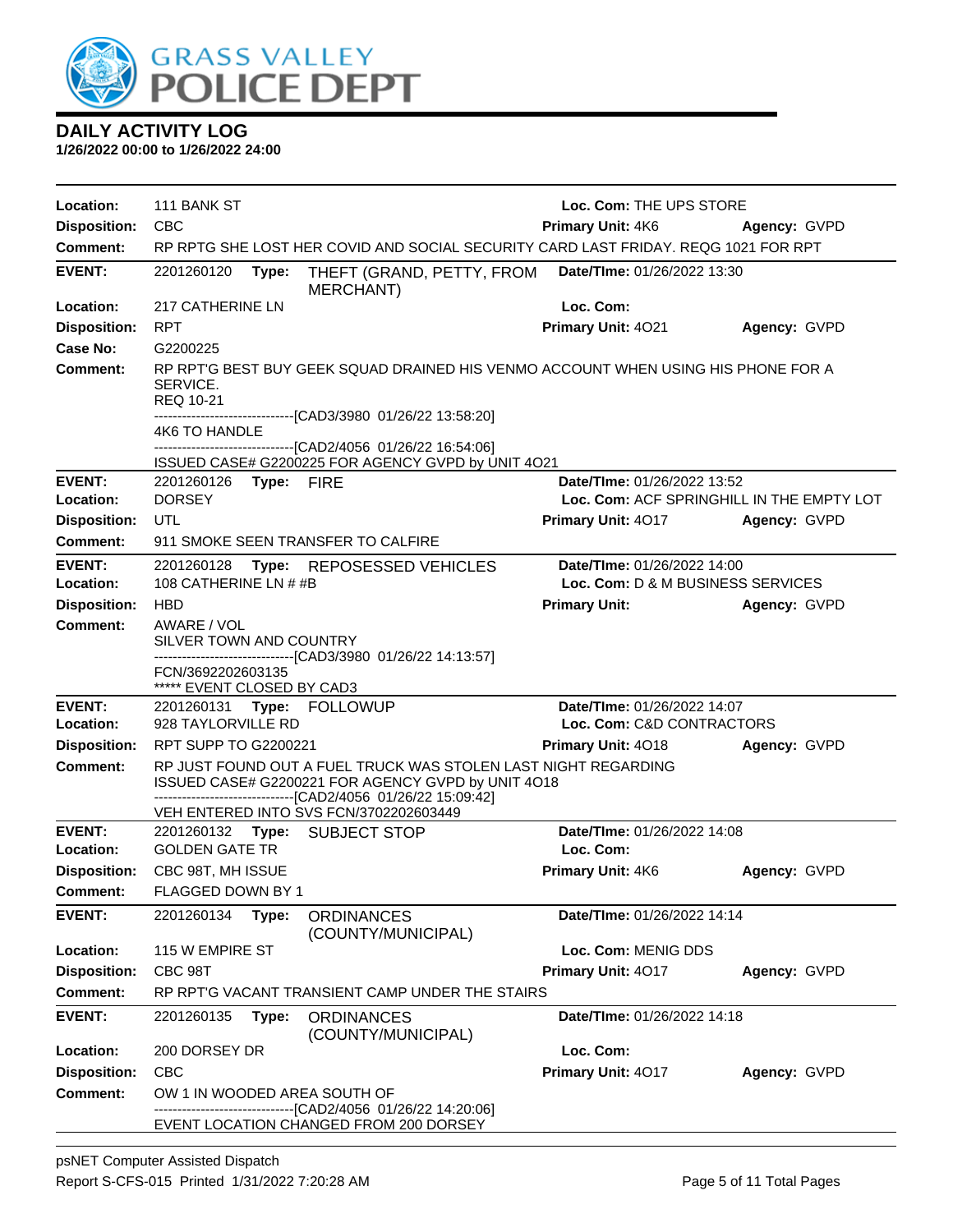

| <b>EVENT:</b>              | 2201260136                                     |       | Type: TRAFFIC (DUI, PARKING,<br>SPEED, HAZ                                                                                                                                                             | Date/TIme: 01/26/2022 14:19                      |              |
|----------------------------|------------------------------------------------|-------|--------------------------------------------------------------------------------------------------------------------------------------------------------------------------------------------------------|--------------------------------------------------|--------------|
| Location:                  | EA MAIN ST/HUGHES RD                           |       |                                                                                                                                                                                                        | Loc. Com: LEFT TURN ONTO HUGHES                  |              |
| <b>Disposition:</b>        | <b>HBD</b>                                     |       |                                                                                                                                                                                                        | <b>Primary Unit:</b>                             | Agency: GVPD |
| <b>Comment:</b>            | PER 405 RED LIGHT IS STUCK ON                  |       | ------------------------------[CAD3/3980 01/26/22 14:21:21]                                                                                                                                            |                                                  |              |
|                            | 1039 GV PUB WORKS                              |       |                                                                                                                                                                                                        |                                                  |              |
| <b>EVENT:</b>              | ***** EVENT CLOSED BY CAD3<br>2201260139 Type: |       |                                                                                                                                                                                                        | Date/TIme: 01/26/2022 14:26                      |              |
|                            |                                                |       | THEFT (GRAND, PETTY, FROM<br>MERCHANT)                                                                                                                                                                 |                                                  |              |
| Location:                  | 2054 NEVADA CITY HIGHWAY                       |       |                                                                                                                                                                                                        | Loc. Com: SAVE MART                              |              |
| <b>Disposition:</b>        | <b>PEN MSG LEFT</b>                            |       |                                                                                                                                                                                                        | Primary Unit: 401                                | Agency: GVPD |
| <b>Comment:</b>            |                                                |       | RP RPTG HER EMPLOYEE HAD A TOOL STOLEN FROM THE BED OF THEIR TRUCK YESTERDAY, REQG 1021<br>------------------------------[4O1/MDT 01/26/22 15:34]                                                      |                                                  |              |
|                            |                                                |       | 10-21 MESSAGE LEFT. PEND FOR CALLBACK.                                                                                                                                                                 |                                                  |              |
| <b>EVENT:</b><br>Location: | 867 SUTTON WY                                  |       | 2201260140 Type: TRAFFIC ACCIDENT                                                                                                                                                                      | Date/TIme: 01/26/2022 14:33<br>Loc. Com: SAFEWAY |              |
| <b>Disposition:</b>        | CBC 98M                                        |       |                                                                                                                                                                                                        | <b>Primary Unit: 4K6</b>                         | Agency: GVPD |
| <b>Comment:</b>            |                                                |       | 20002 OCCURED WITHIN THE LAST COUPLE MINS, RP RECIEVED SUSPECT INFO FROM WITNESS. SU VEH<br>DESC/ MAROON HYUN LP 6MEG210. RP REQG 1021<br>-------------------------------[CAD2/4056_01/26/22 14:35:29] |                                                  |              |
|                            | <b>VOICED</b>                                  |       |                                                                                                                                                                                                        |                                                  |              |
|                            |                                                |       | ------------------------------[CAD3/3980 01/26/22 14:51:34]<br>OTHER HALVES GRANDMOTHER CALLED IN REPORTING THEY ARE WAITING AT THE PD<br>-------------------------------[4K6/MDT 01/26/22 15:00]      |                                                  |              |
|                            | <b>CBC</b>                                     |       | CTC W/ VI, WHO WAS ABLE TO FIX DAMAE ON HER OWN AND DOES NOT WISH TO FILE REPORT.                                                                                                                      |                                                  |              |
| <b>EVENT:</b>              | 2201260142                                     |       | Type: 911 UNKNOWN<br>(HANGUPS, ABAN'S)                                                                                                                                                                 | Date/TIme: 01/26/2022 14:43                      |              |
| Location:                  |                                                |       | LAT: 39.21891700 LONG: -121.052427                                                                                                                                                                     | Loc. Com:                                        |              |
| <b>Disposition:</b>        | HBD HIST OF 911                                |       |                                                                                                                                                                                                        | <b>Primary Unit:</b>                             | Agency: GVPD |
| <b>Comment:</b>            | 911 ABAN                                       |       |                                                                                                                                                                                                        |                                                  |              |
|                            |                                                |       | -----------------------[CAD3/3980 01/26/22 14:43:34]<br>ON CB LINE RINGS THEN DISCONNECTS<br>***** EVENT CLOSED BY CAD2 WITH COMMENT-HIST OF 911                                                       |                                                  |              |
| <b>EVENT:</b>              |                                                |       | 2201260143 Type: TRAFFIC (DUI, PARKING,<br>SPEED, HAZ                                                                                                                                                  | Date/TIme: 01/26/2022 14:43                      |              |
| Location:                  | 2054 NEVADA CITY HIGHWAY                       |       |                                                                                                                                                                                                        | Loc. Com: SAVE MART                              |              |
| <b>Disposition:</b>        | UTL                                            |       |                                                                                                                                                                                                        | Primary Unit: 2025                               | Agency: GVPD |
| <b>Comment:</b>            | ON NEVADA CITY HY                              |       | 911 RPT'G FEMALE BLN HAIR AND GRY SWEATER IS DRIVING OFF IN A GRY MAZD 3 LP:7YU, TURNED LEFT<br>WAS PREVIOUS SLUMPED OVER THE WHEEL                                                                    |                                                  |              |
|                            |                                                |       | -------------------------------[CAD2/4056 01/26/22 14:44:05]<br>EVENT CALL TYPE CHANGED FROM WEL                                                                                                       |                                                  |              |
|                            | <b>VOICED</b>                                  |       | -------------------------------[CAD2/4056 01/26/22 14:44:50]                                                                                                                                           |                                                  |              |
| <b>EVENT:</b>              | 2201260144                                     | Type: | <b>DISTURBANCE (NOISE,</b>                                                                                                                                                                             | Date/TIme: 01/26/2022 14:53                      |              |
|                            |                                                |       | MUSIC, VERBAL, BARKI                                                                                                                                                                                   |                                                  |              |
| Location:                  | 1221 E MAIN ST # 26                            |       |                                                                                                                                                                                                        | Loc. Com: HOLIDAY LODGE                          |              |
| <b>Disposition:</b>        | <b>HBD</b>                                     |       |                                                                                                                                                                                                        | <b>Primary Unit:</b>                             | Agency: GVPD |
| <b>Comment:</b>            | ***** EVENT CLOSED BY CAD3                     |       | RP RPTG EMPLOYEES ARE CLAIMING SHE CLOGGED A TOILET AND ARE BEING VERY AGGRESSIVE ALONG<br>WITH TRYING TO GET HER TO LEAVE. REQG LOG ENTRY ONLY                                                        |                                                  |              |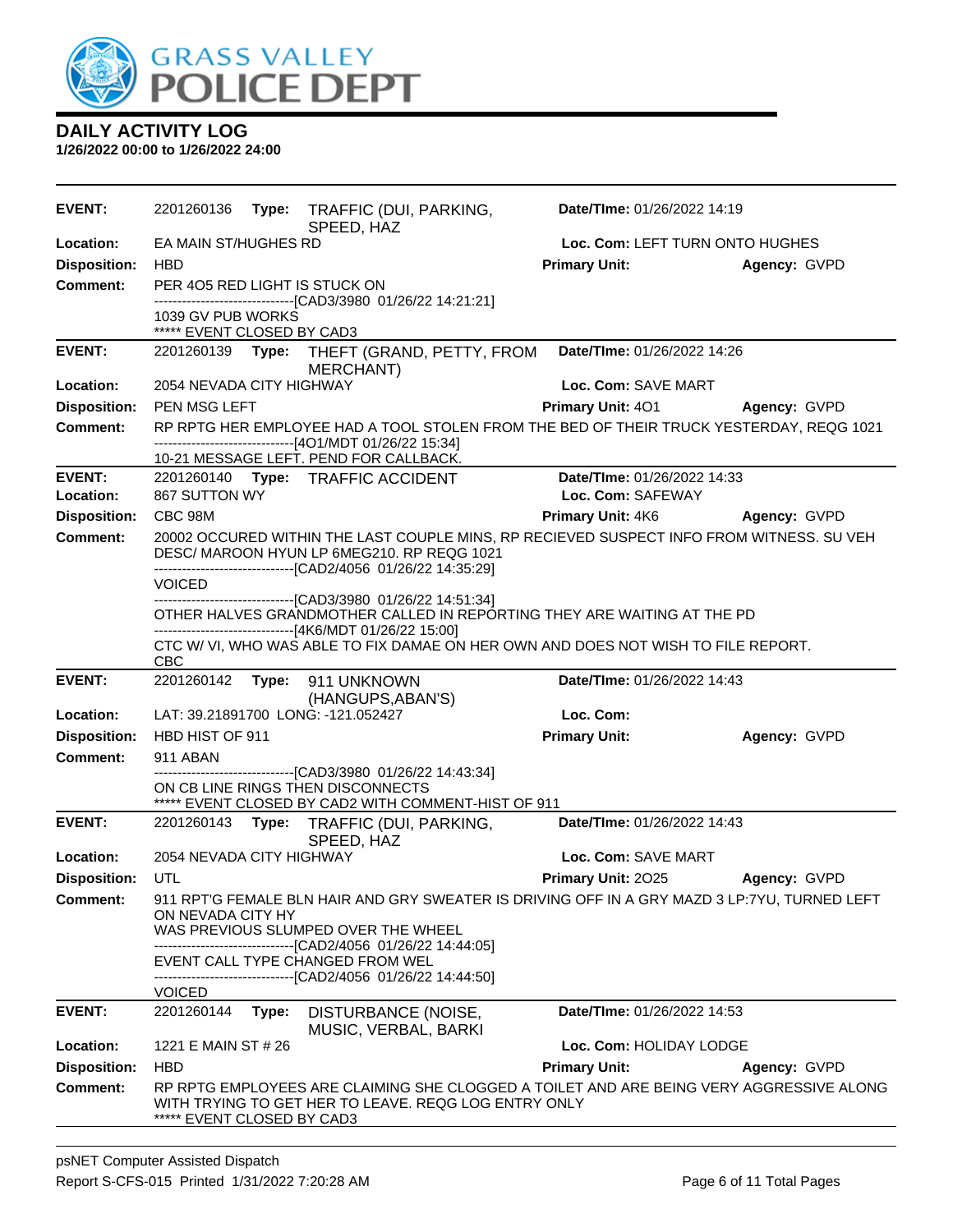

| <b>EVENT:</b>       | 2201260145 <b>Type:</b>            | <b>FIRE</b>                                                                                                                                                                                                                     | Date/TIme: 01/26/2022 14:58              |              |
|---------------------|------------------------------------|---------------------------------------------------------------------------------------------------------------------------------------------------------------------------------------------------------------------------------|------------------------------------------|--------------|
| Location:           | 415 CENTRAL AV                     |                                                                                                                                                                                                                                 | Loc. Com: MEMORIAL PARK                  |              |
| <b>Disposition:</b> | <b>HBD</b>                         |                                                                                                                                                                                                                                 | <b>Primary Unit:</b>                     | Agency: GVPD |
| <b>Comment:</b>     | ***** EVENT CLOSED BY CAD2         | 911 CHP TRANSFER/ CHILDREN LOCKED IN A VEH TRANSFER TO CALFIRE                                                                                                                                                                  |                                          |              |
| <b>EVENT:</b>       | 2201260150 Type: FOLLOWUP          |                                                                                                                                                                                                                                 | Date/TIme: 01/26/2022 15:22              |              |
| Location:           | 110 ADAMS LN                       |                                                                                                                                                                                                                                 | Loc. Com: BANNER ELECTRONICS             |              |
| <b>Disposition:</b> | <b>CBC</b>                         |                                                                                                                                                                                                                                 | <b>Primary Unit: 4017</b>                | Agency: GVPD |
| <b>Comment:</b>     | <b>REF CASE G2200216</b>           |                                                                                                                                                                                                                                 |                                          |              |
|                     |                                    | -------------------------------[CAD2/4056_01/26/22 15:22:52]<br>EVENT LOCATION CHANGED FROM 110 ADAMS                                                                                                                           |                                          |              |
| <b>EVENT:</b>       |                                    | 2201260154 Type: TRAFFIC (DUI, PARKING,<br>SPEED, HAZ                                                                                                                                                                           | Date/TIme: 01/26/2022 15:32              |              |
| Location:           | 617 WALSH ST                       |                                                                                                                                                                                                                                 | Loc. Com:                                |              |
| <b>Disposition:</b> | UTL PER 4S5                        |                                                                                                                                                                                                                                 | <b>Primary Unit:</b>                     | Agency: GVPD |
| <b>Comment:</b>     |                                    | COMCAST LINE ALMOST DOWN IN THE RW AFTER A GARBAGE TRUCK HIT IT. RP CONCERNED EMERGENCY<br>VEHICLES WILL NOT BE ABLE TO GET THROUGH.<br>***** EVENT CLOSED BY CAD2 WITH COMMENT-PER 4S5                                         |                                          |              |
| <b>EVENT:</b>       | 2201260155 Type: SUBJECT STOP      |                                                                                                                                                                                                                                 | Date/TIme: 01/26/2022 15:33              |              |
| Location:           | 111 W MCKNIGHT WY                  |                                                                                                                                                                                                                                 | Loc. Com: KMART                          |              |
| <b>Disposition:</b> | CBC 98T                            |                                                                                                                                                                                                                                 | <b>Primary Unit: 4017</b>                | Agency: GVPD |
| <b>Comment:</b>     | <b>BEHIND BUILDING</b>             | ----------------------------------[CAD2/4056 01/26/22 15:33:44]                                                                                                                                                                 |                                          |              |
|                     |                                    | EVENT LOCATION CHANGED FROM KMART                                                                                                                                                                                               |                                          |              |
| <b>EVENT:</b>       |                                    | 2201260157 Type: THEFT (GRAND, PETTY, FROM<br>MERCHANT)                                                                                                                                                                         | Date/TIme: 01/26/2022 15:35              |              |
| Location:           | 129 S AUBURN ST                    |                                                                                                                                                                                                                                 | Loc. Com: GRASS VALLEY POLICE DEPARTMENT |              |
| <b>Disposition:</b> | <b>RPT</b>                         |                                                                                                                                                                                                                                 | Primary Unit: 4021                       | Agency: GVPD |
| Case No:            | G2200224                           |                                                                                                                                                                                                                                 |                                          |              |
| <b>Comment:</b>     |                                    | RP IN THE LOBBY RPT'G STOLEN LICENSE PLATE                                                                                                                                                                                      |                                          |              |
|                     | 4021 ADVISED AND WILL HANDLE       | -------------------------------[CAD3/3980 01/26/22 16:03:55]<br>-------------------------------[CAD3/3980_01/26/22 16:14:44]                                                                                                    |                                          |              |
|                     |                                    | ISSUED CASE# G2200224 FOR AGENCY GVPD by UNIT 4O21                                                                                                                                                                              |                                          |              |
| <b>EVENT:</b>       | 2201260159 Type: VEHICLE STOP      |                                                                                                                                                                                                                                 | Date/TIme: 01/26/2022 15:42              |              |
| Location:           | SO AUBURN ST/WE EMPIRE ST          |                                                                                                                                                                                                                                 | Loc. Com:                                |              |
| <b>Disposition:</b> | WA VERBAL                          |                                                                                                                                                                                                                                 | <b>Primary Unit: 4S5</b>                 | Agency: GVPD |
| <b>Comment:</b>     | License: 6XIF367 State: CA         | -------------------------------[CAD2/4056 01/26/22 15:44:18]                                                                                                                                                                    |                                          |              |
|                     |                                    | EVENT LOCATION CHANGED FROM S AUBURN/ EMPIRE                                                                                                                                                                                    |                                          |              |
| <b>EVENT:</b>       | 2201260163 Type:                   | DISTURBANCE (NOISE,<br>MUSIC, VERBAL, BARKI                                                                                                                                                                                     | Date/TIme: 01/26/2022 15:51              |              |
| Location:           | 949 SUTTON WY                      |                                                                                                                                                                                                                                 | Loc. Com: INCREDIBLE PETS                |              |
| <b>Disposition:</b> | <b>CBC</b>                         |                                                                                                                                                                                                                                 | Primary Unit: 4K6                        | Agency: GVPD |
| <b>Comment:</b>     |                                    | RP RPTG IRRATE CUSTOMER WAS TOLD TO LEAVE AND MADE THREATS TWRDS STAFF. SU IS NOW GONE<br>HOWEVER HAS BEEN MAKING 1021S TO COME BACK WITH HER FAMILY OR SUE THEM. REQG 1021<br>-------------------[CAD3/3980 01/26/22 16:36:20] |                                          |              |
| <b>EVENT:</b>       | 2201260167<br>Type:                | RP REQG LOG ENTRY AND WILL RE CTC IF SU SHOWS BACK UP/ PER 4K6<br>911 UNKNOWN                                                                                                                                                   | Date/TIme: 01/26/2022 15:59              |              |
|                     |                                    | (HANGUPS, ABAN'S)                                                                                                                                                                                                               |                                          |              |
| Location:           | LAT: 39.23408200 LONG: -121.039112 |                                                                                                                                                                                                                                 | Loc. Com:                                |              |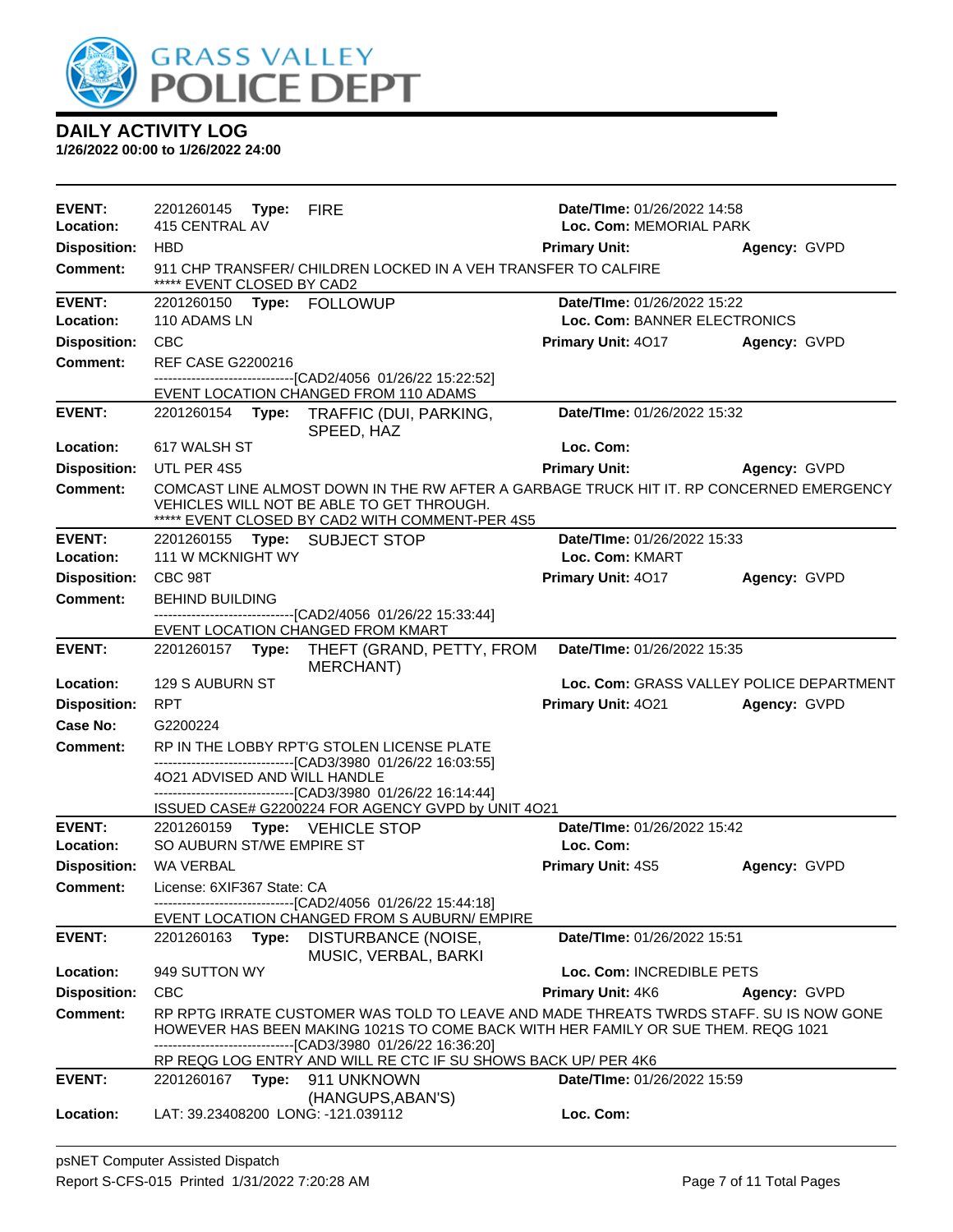

| <b>Disposition:</b>                     | <b>HBD</b>                                                                                                                                                                              | <b>Primary Unit:</b>                         | Agency: GVPD |
|-----------------------------------------|-----------------------------------------------------------------------------------------------------------------------------------------------------------------------------------------|----------------------------------------------|--------------|
| <b>Comment:</b>                         | 911 OPEN LINE SOUNDS C4                                                                                                                                                                 |                                              |              |
|                                         | --------------------------------[CAD3/3980 01/26/22 16:00:03]<br>ON CB LINE PICKS UP AND HANGS UP                                                                                       |                                              |              |
|                                         | -------------------------------[CAD2/4056 01/26/22 16:12:23]                                                                                                                            |                                              |              |
|                                         | NO SIGNIFICANT HIST W NUMBER<br>***** EVENT CLOSED BY CAD2                                                                                                                              |                                              |              |
| <b>EVENT:</b>                           | 2201260168<br>Type: ANIMALS (ABUSE, LOOSE,                                                                                                                                              | Date/TIme: 01/26/2022 16:02                  |              |
| Location:                               | FOUND, INJURED)<br>580 BRUNSWICK RD                                                                                                                                                     | Loc. Com: RIVER VALLEY COMMUNITY BANK        |              |
|                                         |                                                                                                                                                                                         | TWRDS 174                                    |              |
| <b>Disposition:</b>                     | <b>HBD</b>                                                                                                                                                                              | <b>Primary Unit:</b>                         | Agency: GVPD |
| Comment:                                | 911 HUSKY RUNNING IN CIRCLES INT HE RW<br>--------------------------------[CAD3/3980 01/26/22 16:07:12]                                                                                 |                                              |              |
|                                         | ADD 911 FROM THE RP THINKS SOMEONE PICKED UP THE DOG BECAUSE IT IS UTL<br>***** EVENT CLOSED BY CAD3                                                                                    |                                              |              |
| <b>EVENT:</b>                           | 2201260175 Type: VEH CITES, VIN, TOWS, DUI                                                                                                                                              | Date/TIme: 01/26/2022 16:27                  |              |
| <b>Location:</b><br><b>Disposition:</b> | 111 BANK ST<br><b>RPT</b>                                                                                                                                                               | Loc. Com:<br><b>Primary Unit: 401</b>        | Agency: GVPD |
| Case No:                                | G2200226                                                                                                                                                                                |                                              |              |
| <b>Comment:</b>                         | ADVANCED WAS DOING PRIVATE PARTY TOW AND IT HAS FALSE PLATES ON IT, REQG CTC AT ADVANCE                                                                                                 |                                              |              |
|                                         | YARD<br>-------------------------------[CAD2/4056_01/26/22_17:01:19]                                                                                                                    |                                              |              |
|                                         | ISSUED CASE# G2200226 FOR AGENCY GVPD by UNIT 4O1                                                                                                                                       |                                              |              |
| <b>EVENT:</b>                           | 2201260177    Type: 911    UNKNOWN                                                                                                                                                      | Date/TIme: 01/26/2022 16:36                  |              |
| Location:                               | (HANGUPS, ABAN'S)<br>49 STATE/WE MCKNIGHT WY                                                                                                                                            | Loc. Com: NB                                 |              |
| <b>Disposition:</b>                     |                                                                                                                                                                                         | Primary Unit: 4018                           | Agency: GVPD |
| <b>Comment:</b>                         | 911 ABANDON                                                                                                                                                                             |                                              |              |
|                                         | ------------------------[CAD2/4056_01/26/22 16:37:24]<br>EVENT LOCATION CHANGED FROM LAT: 39.20055400 LONG: -121.056772 GRASS VALLEY                                                    |                                              |              |
|                                         | ------------------------------[CAD2/4056 01/26/22 16:37:39]                                                                                                                             |                                              |              |
|                                         | ON CALLBACK RP ADV HE WITNESSED A TC/ LINE DROPPED<br>------------------------------[MERGED CAD2/4056_01/26/2022 16:43:12]                                                              |                                              |              |
|                                         | MERGED 2201260178<br>TYPE: TA                                                                                                                                                           |                                              |              |
|                                         | LOCATION: 49 STATE/WE MCKNIGHT WY<br><b>NBO</b>                                                                                                                                         |                                              |              |
|                                         | RP: PHONE: 2104160 (530)                                                                                                                                                                |                                              |              |
|                                         | COMMENTS: 911 RPTG 1182/ AND THEN RP THOUGHT SHE HEARD GUN SHOTS TRANSFER TO CHP<br>RED TRUCK INVOLVED AND A SILVER SEDAN---------------------------------[CAD3/3980 01/26/22 16:39:30] |                                              |              |
|                                         | <b>VOICED</b><br>-------------------------------[CAD3/3980 01/26/22 16:40:35]                                                                                                           |                                              |              |
|                                         | ADD 911 TRANSFER TO CHP                                                                                                                                                                 |                                              |              |
| <b>EVENT:</b><br>Location:              | 2201260178 Type: TRAFFIC ACCIDENT<br>49 STATE/WE MCKNIGHT WY                                                                                                                            | Date/TIme: 01/26/2022 16:38<br>Loc. Com: NBO |              |
| <b>Disposition:</b>                     | MERGED 2201260177                                                                                                                                                                       | <b>Primary Unit: 4018</b>                    | Agency: GVPD |
| Comment:                                | 911 RPTG 1182/ AND THEN RP THOUGHT SHE HEARD GUN SHOTS TRANSFER TO CHP                                                                                                                  |                                              |              |
|                                         | RED TRUCK INVOLVED AND A SILVER SEDAN<br>------------------------[CAD3/3980_01/26/22 16:39:30]                                                                                          |                                              |              |
|                                         | <b>VOICED</b>                                                                                                                                                                           |                                              |              |
|                                         | ---------------------------------[CAD3/3980 01/26/22 16:40:35]<br>ADD 911 TRANSFER TO CHP                                                                                               |                                              |              |
|                                         | ***** EVENT CLOSED BY CAD2 WITH COMMENT-2201260177                                                                                                                                      |                                              |              |
| <b>EVENT:</b>                           | 2201260182<br>Type: ASSAULTS, BATTERY (415<br>PHYSICAL)                                                                                                                                 | Date/TIme: 01/26/2022 16:58                  |              |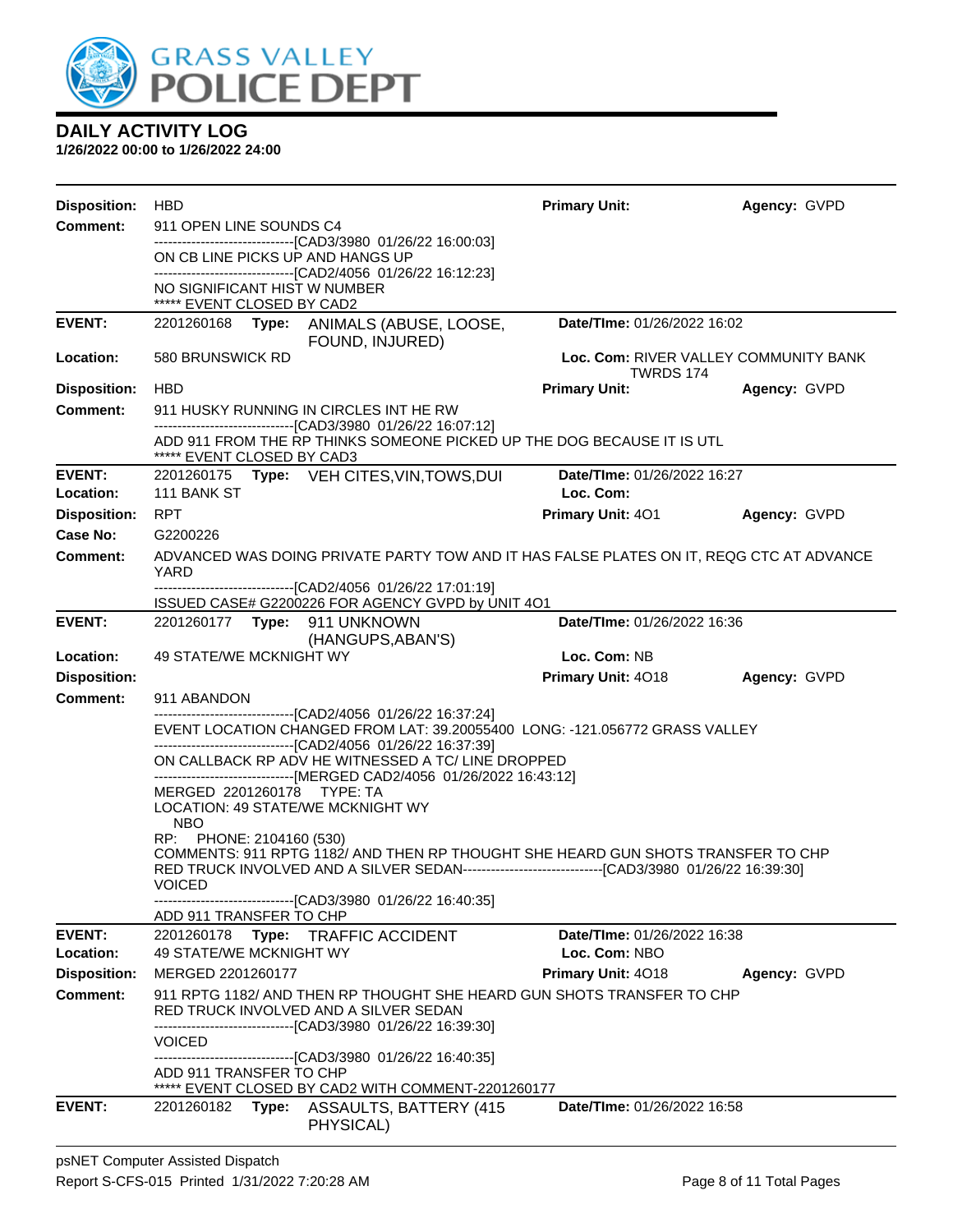

| 10837 ROUGH & READY HIGHWAY<br>Loc. Com: LYMAN GILMORE SCHOOL<br>Location:<br><b>Disposition:</b><br>HBD RP NOT AVAILWILL CB<br><b>Primary Unit:</b><br>Agency: GVPD<br><b>Comment:</b><br>RP RPTG HER J DAUGHTER WAS ASSAULTED BY ANOTHER J TODAY. REQG 1021<br>***** EVENT CLOSED BY CAD3 WITH COMMENT-RP NOT AVAILWILL CB<br><b>EVENT:</b><br>Type: TRESPASS<br>Date/TIme: 01/26/2022 17:02<br>2201260183<br>995 GOLDEN GATE TE<br>Loc. Com: ACF BOBS CARPET<br>Location:<br><b>Disposition:</b><br>CBC MOVING ALONG<br>Primary Unit: 4S5<br>Agency: GVPD<br><b>Comment:</b><br>RP IS NOT THE RESP FOR THE PROPERTY BUT REPORTING THE SAME MALE THAT WAS ASKED TO LEAVE<br>EARLIER TODAY WAS TOLD TO MOVE ON. DESC WMA 35-40YRS OLD, GLASSES, LSW BLU SWEATSHIRT<br><b>EVENT:</b><br>Date/TIme: 01/26/2022 17:07<br>2201260184<br>Type:<br><b>DISTURBANCE (NOISE,</b><br>MUSIC, VERBAL, BARKI<br>Location:<br>Loc. Com: BEST WESTERN 530 273 1393<br>972 SUTTON WY #107<br><b>Disposition:</b><br><b>Primary Unit: 4K6</b><br>RPT SUP TO G2200180<br>Agency: GVPD<br><b>Comment:</b><br>RP REQ 10-21 REF ISSUES SHE IS HAVING WITH THE HOTEL<br>RP ADVS TO CALL THE FRONT DESK AND ASKFOR HER ROOM<br>--------------------------------[CAD2/4056 01/26/22 17:59:15]<br>MP REMOVED FROM MUPS<br>-------------------------------[4K6/MDT 01/26/22 18:03]<br>CTC MADE W/ SUBJ WHO HAD AN ISSUE WITH THE HOLIDAY LODGE. RP REPORTED THAT STAFF WERE<br>RUDE TO HER AND APPEARED TO BE FOLLOWING HER AROUND. RP ALSO UPSET BECAUSE SHE BELIEVES<br>THAT THEY OVERCHARGED HER. RP ADVISED THAT SHE WOULD BE CTC"G HER CC COMPANIES TO FILE A<br>DISPUTE.<br>RP FOUND TO BE AN MP IN MUPS AS WELL. RP WAS REMOVED FROM MUPS CASE #G2200180 AND RP<br>FROM THAT INCIDENT WAS NOTIFIED.<br><b>CBC</b><br><b>EVENT:</b><br>2201260189<br>ANIMALS (ABUSE, LOOSE,<br>Date/TIme: 01/26/2022 17:27<br>Type:<br>FOUND, INJURED)<br>Location:<br>WE EMPIRE ST/KATE HAYES<br>Loc. Com: TWRDS S AUBURN<br><b>Disposition:</b><br>UTL<br>Primary Unit: 4018 Agency: GVPD<br>RP RPTG THE 2 LOOSE DOGS ARE RUNNING TWRDS THE FREEWAY, RP IS FOLLOWING IN WHI F150<br><b>Comment:</b><br>-------------------------------[CAD3/3980 01/26/22 17:29:23]<br>EVENT LOCATION CHANGED FROM WE EMPIRE ST/SO AUBURN ST GV<br><b>EVENT:</b><br>Type: SUSPICIOUS CIRCUMSTANCE<br>Date/TIme: 01/26/2022 17:40<br>2201260191<br>(VEHICLE, PERSON<br>Loc. Com: GRASS VALLEY GROCERY OUTLET<br>Location:<br>616 SUTTON WY<br><b>Disposition:</b><br><b>RPT</b><br>Primary Unit: 401<br>Agency: GVPD<br>Case No:<br>G2200227<br>RP RPTG FOR HIS WIFE/OVER 1 HR AGO SUS MALE WAS FOLLOWING HIS WIFE AROUND THE BUSINESS<br><b>Comment:</b><br>AND TAKING PICTURES OF HER AND THEIR DAUGHTER. WIFE DID NOT CALL IN WHEN IN PROGRESS AND<br>REQG CTC AT THEIR RESIDENCE.<br>-------------------------------[CAD2/4056 01/26/22 18:03:17]<br>ISSUED CASE# G2200227 FOR AGENCY GVPD by UNIT 4O1<br><b>EVENT:</b><br>Type: ANIMALS (ABUSE, LOOSE,<br>Date/TIme: 01/26/2022 18:16<br>2201260198<br>FOUND, INJURED)<br>Location:<br>471 SO AUBURN ST # H<br>Loc. Com: GOING BACK TWRDS EMPIRE<br><b>Disposition:</b><br><b>INF</b><br>Primary Unit: 4018<br>Agency: GVPD<br><b>Comment:</b><br>911 DOGS IN THE MIDDLE OF THE RW, DESC BRO SHORTER PIT BULL AND A GERMAN SHEPHERD<br>--[CAD3/3980 01/26/22 18:17:08]<br>ADD 911 OPEN LINE<br><b>EVENT:</b><br>Date/TIme: 01/26/2022 19:10<br>2201260205<br>ALARMS (SILENT, AUDIBLE,<br>Type:<br><b>COMMERCIAL, RES</b> |  |  |  |
|-----------------------------------------------------------------------------------------------------------------------------------------------------------------------------------------------------------------------------------------------------------------------------------------------------------------------------------------------------------------------------------------------------------------------------------------------------------------------------------------------------------------------------------------------------------------------------------------------------------------------------------------------------------------------------------------------------------------------------------------------------------------------------------------------------------------------------------------------------------------------------------------------------------------------------------------------------------------------------------------------------------------------------------------------------------------------------------------------------------------------------------------------------------------------------------------------------------------------------------------------------------------------------------------------------------------------------------------------------------------------------------------------------------------------------------------------------------------------------------------------------------------------------------------------------------------------------------------------------------------------------------------------------------------------------------------------------------------------------------------------------------------------------------------------------------------------------------------------------------------------------------------------------------------------------------------------------------------------------------------------------------------------------------------------------------------------------------------------------------------------------------------------------------------------------------------------------------------------------------------------------------------------------------------------------------------------------------------------------------------------------------------------------------------------------------------------------------------------------------------------------------------------------------------------------------------------------------------------------------------------------------------------------------------------------------------------------------------------------------------------------------------------------------------------------------------------------------------------------------------------------------------------------------------------------------------------------------------------------------------------------------------------------------------------------------------------------------------------------------------------------------------------------------------------------------------------------------------------------------------------------------------------------------------------------------------------------------------------------------------------------------------------------------------------------------------------------------------------------------------------------------------------------|--|--|--|
|                                                                                                                                                                                                                                                                                                                                                                                                                                                                                                                                                                                                                                                                                                                                                                                                                                                                                                                                                                                                                                                                                                                                                                                                                                                                                                                                                                                                                                                                                                                                                                                                                                                                                                                                                                                                                                                                                                                                                                                                                                                                                                                                                                                                                                                                                                                                                                                                                                                                                                                                                                                                                                                                                                                                                                                                                                                                                                                                                                                                                                                                                                                                                                                                                                                                                                                                                                                                                                                                                                                             |  |  |  |
|                                                                                                                                                                                                                                                                                                                                                                                                                                                                                                                                                                                                                                                                                                                                                                                                                                                                                                                                                                                                                                                                                                                                                                                                                                                                                                                                                                                                                                                                                                                                                                                                                                                                                                                                                                                                                                                                                                                                                                                                                                                                                                                                                                                                                                                                                                                                                                                                                                                                                                                                                                                                                                                                                                                                                                                                                                                                                                                                                                                                                                                                                                                                                                                                                                                                                                                                                                                                                                                                                                                             |  |  |  |
|                                                                                                                                                                                                                                                                                                                                                                                                                                                                                                                                                                                                                                                                                                                                                                                                                                                                                                                                                                                                                                                                                                                                                                                                                                                                                                                                                                                                                                                                                                                                                                                                                                                                                                                                                                                                                                                                                                                                                                                                                                                                                                                                                                                                                                                                                                                                                                                                                                                                                                                                                                                                                                                                                                                                                                                                                                                                                                                                                                                                                                                                                                                                                                                                                                                                                                                                                                                                                                                                                                                             |  |  |  |
|                                                                                                                                                                                                                                                                                                                                                                                                                                                                                                                                                                                                                                                                                                                                                                                                                                                                                                                                                                                                                                                                                                                                                                                                                                                                                                                                                                                                                                                                                                                                                                                                                                                                                                                                                                                                                                                                                                                                                                                                                                                                                                                                                                                                                                                                                                                                                                                                                                                                                                                                                                                                                                                                                                                                                                                                                                                                                                                                                                                                                                                                                                                                                                                                                                                                                                                                                                                                                                                                                                                             |  |  |  |
|                                                                                                                                                                                                                                                                                                                                                                                                                                                                                                                                                                                                                                                                                                                                                                                                                                                                                                                                                                                                                                                                                                                                                                                                                                                                                                                                                                                                                                                                                                                                                                                                                                                                                                                                                                                                                                                                                                                                                                                                                                                                                                                                                                                                                                                                                                                                                                                                                                                                                                                                                                                                                                                                                                                                                                                                                                                                                                                                                                                                                                                                                                                                                                                                                                                                                                                                                                                                                                                                                                                             |  |  |  |
|                                                                                                                                                                                                                                                                                                                                                                                                                                                                                                                                                                                                                                                                                                                                                                                                                                                                                                                                                                                                                                                                                                                                                                                                                                                                                                                                                                                                                                                                                                                                                                                                                                                                                                                                                                                                                                                                                                                                                                                                                                                                                                                                                                                                                                                                                                                                                                                                                                                                                                                                                                                                                                                                                                                                                                                                                                                                                                                                                                                                                                                                                                                                                                                                                                                                                                                                                                                                                                                                                                                             |  |  |  |
|                                                                                                                                                                                                                                                                                                                                                                                                                                                                                                                                                                                                                                                                                                                                                                                                                                                                                                                                                                                                                                                                                                                                                                                                                                                                                                                                                                                                                                                                                                                                                                                                                                                                                                                                                                                                                                                                                                                                                                                                                                                                                                                                                                                                                                                                                                                                                                                                                                                                                                                                                                                                                                                                                                                                                                                                                                                                                                                                                                                                                                                                                                                                                                                                                                                                                                                                                                                                                                                                                                                             |  |  |  |
|                                                                                                                                                                                                                                                                                                                                                                                                                                                                                                                                                                                                                                                                                                                                                                                                                                                                                                                                                                                                                                                                                                                                                                                                                                                                                                                                                                                                                                                                                                                                                                                                                                                                                                                                                                                                                                                                                                                                                                                                                                                                                                                                                                                                                                                                                                                                                                                                                                                                                                                                                                                                                                                                                                                                                                                                                                                                                                                                                                                                                                                                                                                                                                                                                                                                                                                                                                                                                                                                                                                             |  |  |  |
|                                                                                                                                                                                                                                                                                                                                                                                                                                                                                                                                                                                                                                                                                                                                                                                                                                                                                                                                                                                                                                                                                                                                                                                                                                                                                                                                                                                                                                                                                                                                                                                                                                                                                                                                                                                                                                                                                                                                                                                                                                                                                                                                                                                                                                                                                                                                                                                                                                                                                                                                                                                                                                                                                                                                                                                                                                                                                                                                                                                                                                                                                                                                                                                                                                                                                                                                                                                                                                                                                                                             |  |  |  |
|                                                                                                                                                                                                                                                                                                                                                                                                                                                                                                                                                                                                                                                                                                                                                                                                                                                                                                                                                                                                                                                                                                                                                                                                                                                                                                                                                                                                                                                                                                                                                                                                                                                                                                                                                                                                                                                                                                                                                                                                                                                                                                                                                                                                                                                                                                                                                                                                                                                                                                                                                                                                                                                                                                                                                                                                                                                                                                                                                                                                                                                                                                                                                                                                                                                                                                                                                                                                                                                                                                                             |  |  |  |
|                                                                                                                                                                                                                                                                                                                                                                                                                                                                                                                                                                                                                                                                                                                                                                                                                                                                                                                                                                                                                                                                                                                                                                                                                                                                                                                                                                                                                                                                                                                                                                                                                                                                                                                                                                                                                                                                                                                                                                                                                                                                                                                                                                                                                                                                                                                                                                                                                                                                                                                                                                                                                                                                                                                                                                                                                                                                                                                                                                                                                                                                                                                                                                                                                                                                                                                                                                                                                                                                                                                             |  |  |  |
|                                                                                                                                                                                                                                                                                                                                                                                                                                                                                                                                                                                                                                                                                                                                                                                                                                                                                                                                                                                                                                                                                                                                                                                                                                                                                                                                                                                                                                                                                                                                                                                                                                                                                                                                                                                                                                                                                                                                                                                                                                                                                                                                                                                                                                                                                                                                                                                                                                                                                                                                                                                                                                                                                                                                                                                                                                                                                                                                                                                                                                                                                                                                                                                                                                                                                                                                                                                                                                                                                                                             |  |  |  |
|                                                                                                                                                                                                                                                                                                                                                                                                                                                                                                                                                                                                                                                                                                                                                                                                                                                                                                                                                                                                                                                                                                                                                                                                                                                                                                                                                                                                                                                                                                                                                                                                                                                                                                                                                                                                                                                                                                                                                                                                                                                                                                                                                                                                                                                                                                                                                                                                                                                                                                                                                                                                                                                                                                                                                                                                                                                                                                                                                                                                                                                                                                                                                                                                                                                                                                                                                                                                                                                                                                                             |  |  |  |
|                                                                                                                                                                                                                                                                                                                                                                                                                                                                                                                                                                                                                                                                                                                                                                                                                                                                                                                                                                                                                                                                                                                                                                                                                                                                                                                                                                                                                                                                                                                                                                                                                                                                                                                                                                                                                                                                                                                                                                                                                                                                                                                                                                                                                                                                                                                                                                                                                                                                                                                                                                                                                                                                                                                                                                                                                                                                                                                                                                                                                                                                                                                                                                                                                                                                                                                                                                                                                                                                                                                             |  |  |  |
|                                                                                                                                                                                                                                                                                                                                                                                                                                                                                                                                                                                                                                                                                                                                                                                                                                                                                                                                                                                                                                                                                                                                                                                                                                                                                                                                                                                                                                                                                                                                                                                                                                                                                                                                                                                                                                                                                                                                                                                                                                                                                                                                                                                                                                                                                                                                                                                                                                                                                                                                                                                                                                                                                                                                                                                                                                                                                                                                                                                                                                                                                                                                                                                                                                                                                                                                                                                                                                                                                                                             |  |  |  |
|                                                                                                                                                                                                                                                                                                                                                                                                                                                                                                                                                                                                                                                                                                                                                                                                                                                                                                                                                                                                                                                                                                                                                                                                                                                                                                                                                                                                                                                                                                                                                                                                                                                                                                                                                                                                                                                                                                                                                                                                                                                                                                                                                                                                                                                                                                                                                                                                                                                                                                                                                                                                                                                                                                                                                                                                                                                                                                                                                                                                                                                                                                                                                                                                                                                                                                                                                                                                                                                                                                                             |  |  |  |
|                                                                                                                                                                                                                                                                                                                                                                                                                                                                                                                                                                                                                                                                                                                                                                                                                                                                                                                                                                                                                                                                                                                                                                                                                                                                                                                                                                                                                                                                                                                                                                                                                                                                                                                                                                                                                                                                                                                                                                                                                                                                                                                                                                                                                                                                                                                                                                                                                                                                                                                                                                                                                                                                                                                                                                                                                                                                                                                                                                                                                                                                                                                                                                                                                                                                                                                                                                                                                                                                                                                             |  |  |  |
|                                                                                                                                                                                                                                                                                                                                                                                                                                                                                                                                                                                                                                                                                                                                                                                                                                                                                                                                                                                                                                                                                                                                                                                                                                                                                                                                                                                                                                                                                                                                                                                                                                                                                                                                                                                                                                                                                                                                                                                                                                                                                                                                                                                                                                                                                                                                                                                                                                                                                                                                                                                                                                                                                                                                                                                                                                                                                                                                                                                                                                                                                                                                                                                                                                                                                                                                                                                                                                                                                                                             |  |  |  |
|                                                                                                                                                                                                                                                                                                                                                                                                                                                                                                                                                                                                                                                                                                                                                                                                                                                                                                                                                                                                                                                                                                                                                                                                                                                                                                                                                                                                                                                                                                                                                                                                                                                                                                                                                                                                                                                                                                                                                                                                                                                                                                                                                                                                                                                                                                                                                                                                                                                                                                                                                                                                                                                                                                                                                                                                                                                                                                                                                                                                                                                                                                                                                                                                                                                                                                                                                                                                                                                                                                                             |  |  |  |
|                                                                                                                                                                                                                                                                                                                                                                                                                                                                                                                                                                                                                                                                                                                                                                                                                                                                                                                                                                                                                                                                                                                                                                                                                                                                                                                                                                                                                                                                                                                                                                                                                                                                                                                                                                                                                                                                                                                                                                                                                                                                                                                                                                                                                                                                                                                                                                                                                                                                                                                                                                                                                                                                                                                                                                                                                                                                                                                                                                                                                                                                                                                                                                                                                                                                                                                                                                                                                                                                                                                             |  |  |  |
|                                                                                                                                                                                                                                                                                                                                                                                                                                                                                                                                                                                                                                                                                                                                                                                                                                                                                                                                                                                                                                                                                                                                                                                                                                                                                                                                                                                                                                                                                                                                                                                                                                                                                                                                                                                                                                                                                                                                                                                                                                                                                                                                                                                                                                                                                                                                                                                                                                                                                                                                                                                                                                                                                                                                                                                                                                                                                                                                                                                                                                                                                                                                                                                                                                                                                                                                                                                                                                                                                                                             |  |  |  |
|                                                                                                                                                                                                                                                                                                                                                                                                                                                                                                                                                                                                                                                                                                                                                                                                                                                                                                                                                                                                                                                                                                                                                                                                                                                                                                                                                                                                                                                                                                                                                                                                                                                                                                                                                                                                                                                                                                                                                                                                                                                                                                                                                                                                                                                                                                                                                                                                                                                                                                                                                                                                                                                                                                                                                                                                                                                                                                                                                                                                                                                                                                                                                                                                                                                                                                                                                                                                                                                                                                                             |  |  |  |
|                                                                                                                                                                                                                                                                                                                                                                                                                                                                                                                                                                                                                                                                                                                                                                                                                                                                                                                                                                                                                                                                                                                                                                                                                                                                                                                                                                                                                                                                                                                                                                                                                                                                                                                                                                                                                                                                                                                                                                                                                                                                                                                                                                                                                                                                                                                                                                                                                                                                                                                                                                                                                                                                                                                                                                                                                                                                                                                                                                                                                                                                                                                                                                                                                                                                                                                                                                                                                                                                                                                             |  |  |  |
|                                                                                                                                                                                                                                                                                                                                                                                                                                                                                                                                                                                                                                                                                                                                                                                                                                                                                                                                                                                                                                                                                                                                                                                                                                                                                                                                                                                                                                                                                                                                                                                                                                                                                                                                                                                                                                                                                                                                                                                                                                                                                                                                                                                                                                                                                                                                                                                                                                                                                                                                                                                                                                                                                                                                                                                                                                                                                                                                                                                                                                                                                                                                                                                                                                                                                                                                                                                                                                                                                                                             |  |  |  |
|                                                                                                                                                                                                                                                                                                                                                                                                                                                                                                                                                                                                                                                                                                                                                                                                                                                                                                                                                                                                                                                                                                                                                                                                                                                                                                                                                                                                                                                                                                                                                                                                                                                                                                                                                                                                                                                                                                                                                                                                                                                                                                                                                                                                                                                                                                                                                                                                                                                                                                                                                                                                                                                                                                                                                                                                                                                                                                                                                                                                                                                                                                                                                                                                                                                                                                                                                                                                                                                                                                                             |  |  |  |
|                                                                                                                                                                                                                                                                                                                                                                                                                                                                                                                                                                                                                                                                                                                                                                                                                                                                                                                                                                                                                                                                                                                                                                                                                                                                                                                                                                                                                                                                                                                                                                                                                                                                                                                                                                                                                                                                                                                                                                                                                                                                                                                                                                                                                                                                                                                                                                                                                                                                                                                                                                                                                                                                                                                                                                                                                                                                                                                                                                                                                                                                                                                                                                                                                                                                                                                                                                                                                                                                                                                             |  |  |  |
|                                                                                                                                                                                                                                                                                                                                                                                                                                                                                                                                                                                                                                                                                                                                                                                                                                                                                                                                                                                                                                                                                                                                                                                                                                                                                                                                                                                                                                                                                                                                                                                                                                                                                                                                                                                                                                                                                                                                                                                                                                                                                                                                                                                                                                                                                                                                                                                                                                                                                                                                                                                                                                                                                                                                                                                                                                                                                                                                                                                                                                                                                                                                                                                                                                                                                                                                                                                                                                                                                                                             |  |  |  |
|                                                                                                                                                                                                                                                                                                                                                                                                                                                                                                                                                                                                                                                                                                                                                                                                                                                                                                                                                                                                                                                                                                                                                                                                                                                                                                                                                                                                                                                                                                                                                                                                                                                                                                                                                                                                                                                                                                                                                                                                                                                                                                                                                                                                                                                                                                                                                                                                                                                                                                                                                                                                                                                                                                                                                                                                                                                                                                                                                                                                                                                                                                                                                                                                                                                                                                                                                                                                                                                                                                                             |  |  |  |
|                                                                                                                                                                                                                                                                                                                                                                                                                                                                                                                                                                                                                                                                                                                                                                                                                                                                                                                                                                                                                                                                                                                                                                                                                                                                                                                                                                                                                                                                                                                                                                                                                                                                                                                                                                                                                                                                                                                                                                                                                                                                                                                                                                                                                                                                                                                                                                                                                                                                                                                                                                                                                                                                                                                                                                                                                                                                                                                                                                                                                                                                                                                                                                                                                                                                                                                                                                                                                                                                                                                             |  |  |  |
|                                                                                                                                                                                                                                                                                                                                                                                                                                                                                                                                                                                                                                                                                                                                                                                                                                                                                                                                                                                                                                                                                                                                                                                                                                                                                                                                                                                                                                                                                                                                                                                                                                                                                                                                                                                                                                                                                                                                                                                                                                                                                                                                                                                                                                                                                                                                                                                                                                                                                                                                                                                                                                                                                                                                                                                                                                                                                                                                                                                                                                                                                                                                                                                                                                                                                                                                                                                                                                                                                                                             |  |  |  |
|                                                                                                                                                                                                                                                                                                                                                                                                                                                                                                                                                                                                                                                                                                                                                                                                                                                                                                                                                                                                                                                                                                                                                                                                                                                                                                                                                                                                                                                                                                                                                                                                                                                                                                                                                                                                                                                                                                                                                                                                                                                                                                                                                                                                                                                                                                                                                                                                                                                                                                                                                                                                                                                                                                                                                                                                                                                                                                                                                                                                                                                                                                                                                                                                                                                                                                                                                                                                                                                                                                                             |  |  |  |
|                                                                                                                                                                                                                                                                                                                                                                                                                                                                                                                                                                                                                                                                                                                                                                                                                                                                                                                                                                                                                                                                                                                                                                                                                                                                                                                                                                                                                                                                                                                                                                                                                                                                                                                                                                                                                                                                                                                                                                                                                                                                                                                                                                                                                                                                                                                                                                                                                                                                                                                                                                                                                                                                                                                                                                                                                                                                                                                                                                                                                                                                                                                                                                                                                                                                                                                                                                                                                                                                                                                             |  |  |  |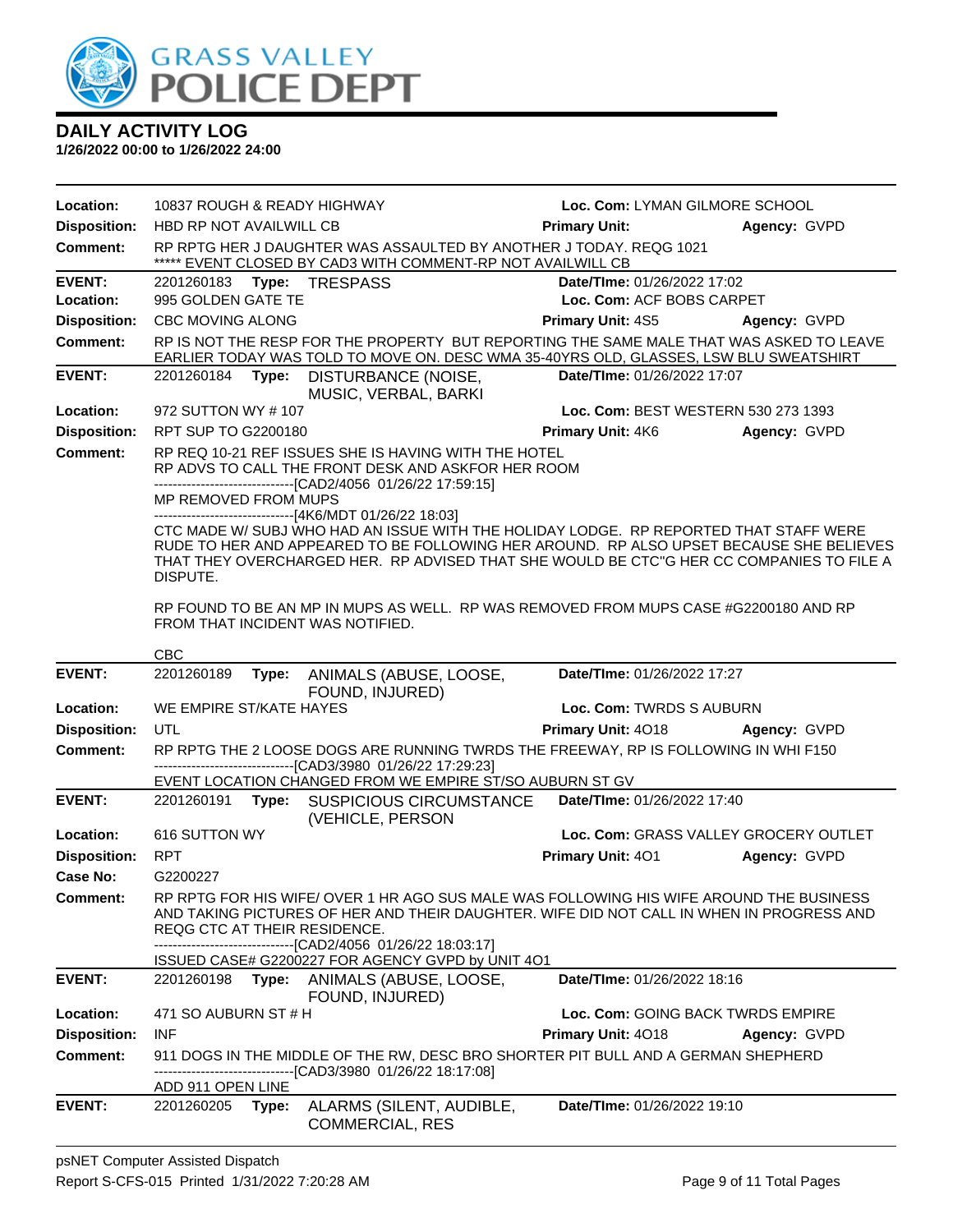

| Location:                  | 185 SPRINGHILL DR                                                                                                                                                               |       |                                                                                                                              | Loc. Com: ERNIE'S VAN AND STORAGE                                                                                                                                                                                                                                         |              |  |
|----------------------------|---------------------------------------------------------------------------------------------------------------------------------------------------------------------------------|-------|------------------------------------------------------------------------------------------------------------------------------|---------------------------------------------------------------------------------------------------------------------------------------------------------------------------------------------------------------------------------------------------------------------------|--------------|--|
| <b>Disposition:</b>        | INF LOG PER 4011                                                                                                                                                                |       |                                                                                                                              | Primary Unit: 4020                                                                                                                                                                                                                                                        | Agency: GVPD |  |
| <b>Comment:</b>            |                                                                                                                                                                                 |       | FRONT DOOR, AUD, RESP PENDING<br>***** EVENT CLOSED BY CAD2 WITH COMMENT-LOG PER 4011                                        |                                                                                                                                                                                                                                                                           |              |  |
| <b>EVENT:</b>              | 2201260206                                                                                                                                                                      | Type: | 911 UNKNOWN<br>(HANGUPS, ABAN'S)                                                                                             | Date/TIme: 01/26/2022 19:23                                                                                                                                                                                                                                               |              |  |
| Location:                  | 396 DORSEY DR                                                                                                                                                                   |       |                                                                                                                              | Loc. Com: CRYSTAL RIDGE CARE CENTER                                                                                                                                                                                                                                       |              |  |
| <b>Disposition:</b>        | <b>HBD</b>                                                                                                                                                                      |       |                                                                                                                              | <b>Primary Unit:</b>                                                                                                                                                                                                                                                      | Agency: GVPD |  |
| <b>Comment:</b>            | ***** EVENT CLOSED BY CAD1                                                                                                                                                      |       | 911, RP IS HAVING PHONE PROBLEMS. HE WAS ADVISED TO CALL 611.                                                                |                                                                                                                                                                                                                                                                           |              |  |
| <b>EVENT:</b>              | 2201260212 <b>Type:</b>                                                                                                                                                         |       | DRUGS (ANY NARCOTIC<br><b>RELATED OFFENSE)</b>                                                                               | Date/TIme: 01/26/2022 19:48                                                                                                                                                                                                                                               |              |  |
| Location:                  | 1145 SUTTON WY                                                                                                                                                                  |       |                                                                                                                              | Loc. Com: GOODWILL                                                                                                                                                                                                                                                        |              |  |
| <b>Disposition:</b>        | CBC 98T SUBJS MOVING ALONG                                                                                                                                                      |       |                                                                                                                              | <b>Primary Unit: 4020</b>                                                                                                                                                                                                                                                 | Agency: GVPD |  |
| <b>Comment:</b>            |                                                                                                                                                                                 |       | THE LEFT SIDE. THEY HAVE BEEN TOLD TO LEAVE TWICE.                                                                           | RP REPORTS TWO TRANSIENTS SMOKING FROM AN HS PIPE UNDER A BLANKET IFO THE FIRE DOOR ON                                                                                                                                                                                    |              |  |
| <b>EVENT:</b><br>Location: | SUTTON WY/BRUNSWICK RD                                                                                                                                                          |       | 2201260214 Type: GRAND THEFT AUTO                                                                                            | Date/TIme: 01/26/2022 20:17<br>Loc. Com:                                                                                                                                                                                                                                  |              |  |
| <b>Disposition:</b>        | ARA                                                                                                                                                                             |       |                                                                                                                              | Primary Unit: 4K6                                                                                                                                                                                                                                                         | Agency: GVPD |  |
| Case No:                   | G2200228                                                                                                                                                                        |       |                                                                                                                              |                                                                                                                                                                                                                                                                           |              |  |
| <b>Comment:</b>            | AREA CK FOR 10851 VEH                                                                                                                                                           |       |                                                                                                                              |                                                                                                                                                                                                                                                                           |              |  |
|                            | -------------------------------[CAD1/3753 01/26/22 20:18:25]<br>EVENT LOCATION CHANGED FROM SUTTON/BRUNSWICK RD<br>-------------------------------[CAD3/3973 01/26/22 20:26:20] |       |                                                                                                                              |                                                                                                                                                                                                                                                                           |              |  |
|                            |                                                                                                                                                                                 |       | PER EL DORADO CO VEH IS STILL OUTSTANDING                                                                                    |                                                                                                                                                                                                                                                                           |              |  |
|                            |                                                                                                                                                                                 |       | --------------------------------[CAD1/3753 01/26/22 20:38:56]                                                                |                                                                                                                                                                                                                                                                           |              |  |
|                            |                                                                                                                                                                                 |       | ISSUED CASE# G2200228 FOR AGENCY GVPD by UNIT 4K6<br>--------------------------------[CAD3/3973 01/26/22 21:01:43]           |                                                                                                                                                                                                                                                                           |              |  |
|                            |                                                                                                                                                                                 |       | -------------------------------[CAD3/3973 01/26/22 21:02:04]                                                                 | TOW ASSIGNED-FISCHERS TOWING, 647 E MAIN ST, GRASS VALLEY, 5302733180,                                                                                                                                                                                                    |              |  |
|                            | ETA DRIVE TIME                                                                                                                                                                  |       |                                                                                                                              |                                                                                                                                                                                                                                                                           |              |  |
|                            |                                                                                                                                                                                 |       | -------------------------------[CAD1/3753 01/26/22 21:13:19]<br>-------------------------------[CAD1/3753_01/26/22_21:13:55] | SU WAS C/R FOR 496DPC. AR WAS ARRESTED AND BOOKED WBCF FOR 148PC AND A 1036F LOCAL.                                                                                                                                                                                       |              |  |
|                            |                                                                                                                                                                                 |       | SU GARCIA WAS ADVISED ON LOCAL 1036M.                                                                                        |                                                                                                                                                                                                                                                                           |              |  |
|                            |                                                                                                                                                                                 |       | -------------------[CAD1/3753_01/26/22_21:24:13]                                                                             |                                                                                                                                                                                                                                                                           |              |  |
| <b>EVENT:</b>              |                                                                                                                                                                                 |       | LOCATE PLACED IN SVS FOR ELDORADO CO 10851VC.<br>2201260222 Type: DISTURBANCE (NOISE,                                        | Date/TIme: 01/26/2022 21:31                                                                                                                                                                                                                                               |              |  |
|                            |                                                                                                                                                                                 |       | MUSIC, VERBAL, BARKI                                                                                                         |                                                                                                                                                                                                                                                                           |              |  |
| Location:                  | RIDGE RD/MORGAN RANCH DR                                                                                                                                                        |       |                                                                                                                              | Loc. Com:                                                                                                                                                                                                                                                                 |              |  |
| <b>Disposition:</b>        | <b>RPT</b>                                                                                                                                                                      |       |                                                                                                                              | Primary Unit: 4020                                                                                                                                                                                                                                                        | Agency: GVPD |  |
| Case No:                   | G2200229                                                                                                                                                                        |       |                                                                                                                              |                                                                                                                                                                                                                                                                           |              |  |
| Comment:                   |                                                                                                                                                                                 |       | HAZARD LIGHTS ON, UNK IF RELATED.<br>--------------------------------[CAD3/3973 01/26/22 21:32:03]                           | 911 REPORTING HEARING MALE VOICE SCREAMING, RP COULDNT MAKE OUT WHAT HE WAS SAYING RP<br>STATES MALE SUBJ IS NOW WALKING IN TWDS MORGAN RANCH ONLY DESCR IS BLK HOODIE RP ALSO<br>STATES THERE IS A WHI TRUCK WITH A COVER ON THE BED OF TRUCK NEAR THE INTERSECTION WITH |              |  |
|                            | <b>NEEDED</b>                                                                                                                                                                   |       |                                                                                                                              | RP STATES SHE IS SICK AND NOT AVAILABLE FOR IN PERSON CONTACT BUT IS AVAILABLE BY 10-21 IF                                                                                                                                                                                |              |  |
|                            |                                                                                                                                                                                 |       | -------------------------------[CAD1/3753 01/26/22 22:16:56]<br>ISSUED CASE# G2200229 FOR AGENCY GVPD by UNIT 4O20           |                                                                                                                                                                                                                                                                           |              |  |
|                            |                                                                                                                                                                                 |       | --------------------------------[CAD1/3753 01/26/22 22:30:33]                                                                |                                                                                                                                                                                                                                                                           |              |  |
|                            |                                                                                                                                                                                 |       | WELFARE CK BOLO ISSUED FOR SU. HE ALSO HAS A 1036F LOCAL CONFIRMED.                                                          |                                                                                                                                                                                                                                                                           |              |  |